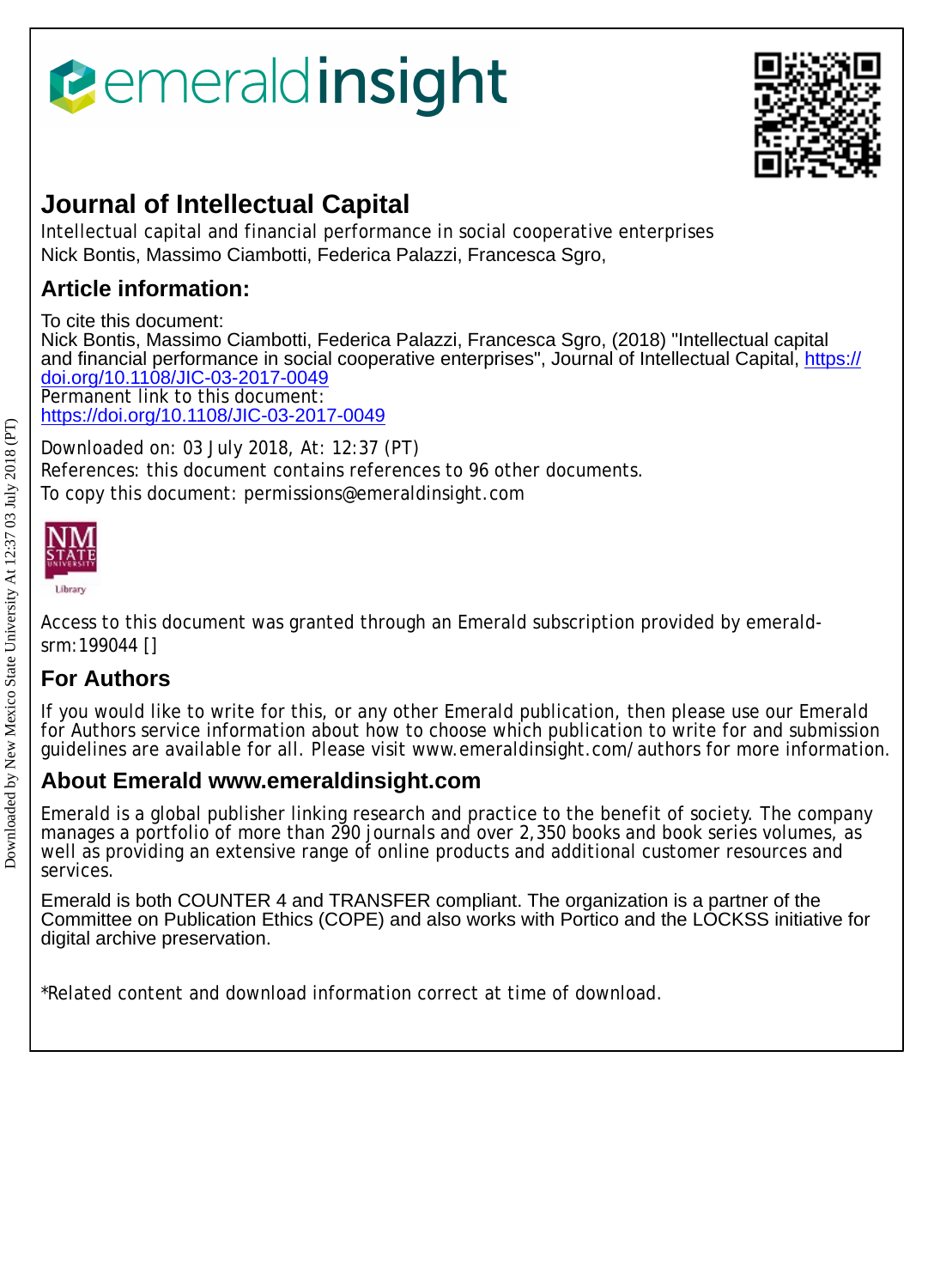## Intellectual capital and financial performance in social cooperative enterprises

IC and financial performance

Nick Bontis

DeGroote School of Business, McMaster University, Hamilton, Canada, and Massimo Ciambotti, Federica Palazzi and Francesca Sgro Department of Economics, Society and Politics, University of Urbino, Urbino, Italy

#### Abstract

Purpose – The purpose of this paper is to provide empirical evidence of the relationship between intellectual capital (IC) and economic performance, with focus on social cooperative enterprises (SCEs) that work in non-profit sectors.

**Design/methodology/approach** – A survey was developed and administered in Italy. A final sample of 151 SCEs participated in the study. Data were collected on IC measures, social enterprise activities and economic and mission-based performance outcomes.

Findings – Two hypotheses that proposed a positive association between IC sub-components (i.e. human capital, structural capital and relational capital) and the economic and mission-based performance of SCEs were tested. Findings highlight that human capital contributes to explain economic performance which is positively affected by the presence of graduate employees and value added per employee. However, economic performance is negatively affected by the yearly training per employee. In addition, human and relational capital contribute to explain mission-based performance which is positively affected by yearly training, the value added per employee and the quality of relationships with customers. However, mission-based performance is negatively affected by the relationships' quality with the reference territorial community. Therefore, relational capital would seem to affect only mission-based performance, and human capital influences both dimensions of corporate performance. Structural capital does not affect social cooperatives' performance.

Practical implications – Some of the results in this study are particular to this research setting. It is therefore important for senior leaders of SCEs to take the results of general IC literature with a grain of salt. Whereas most of the academic literature generally supports the positive relationship of all IC sub-components (i.e. human, structural and relational capital) with performance outcomes, this is not the case in this particular study.

**Originality/value** – This is the first empirical study that has examined the linkages between IC sub-components and performance outcomes in SCEs in Italy.

Keywords Social capital, Italy, Human capital, Intellectual capital, Relational capital,

Social cooperative enterprises

Paper type Research paper

#### 1. Introduction

A great variety of organizations, classified under the not-for-profit sector, exist in Italy (Airoldi, 1995; Capaldo, 1995). These organizations operate for social usefulness and solidarity purposes and include: political parties, trade unions, churches, foundations, hospitals managed by religious orders, community care firms, museums, volunteer groups, professional centers and social cooperatives. The number of non-profit organizations (NPOs) has significantly increased in recent years with a growth rate of 28 percent in Italy from 2001 to 2011 (International Co-operative Alliance, 2016). The increase can be primarily attributed to the growth in the number of paid workers (approximately 681,000), volunteers (approximately 4.7 million) and an expansion in the services provided in several sectors (i.e. healthcare, education and social development).

Social enterprises are defined as hybrid organizations, since they are characterized by an entrepreneurial, social and participatory governance dimension (Defourny and Nyssens, 2012).



Journal of Intellectual Capital © Emerald Publishing Limited 1469-1930 DOI 10.1108/JIC-03-2017-0049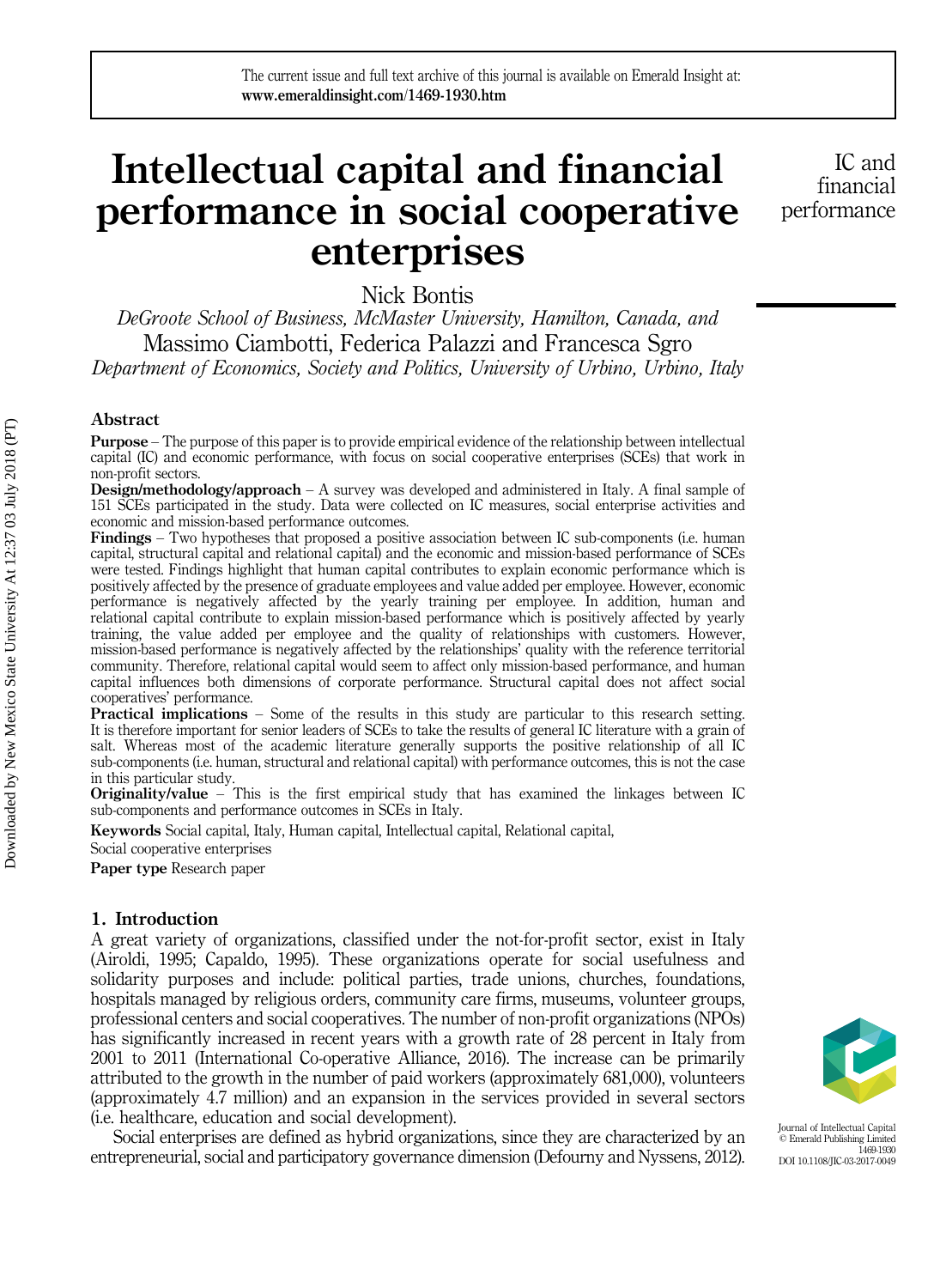This means that they must face the challenge to create social and economic value (Dart et al., 2010; Borzaga and Galera, 2012). The entrepreneurial dimension consists of running a commercial activity by producing goods or providing services in order to satisfy social needs. Being financially responsible and economically sustainable are necessary conditions in order to accomplish the institutional mission (Costa *et al.*, 2011). Thus, the commercial activities are carried out by combining a mix of intangible and tangible resources, internal and external (Ebrahim et al., 2014; Epstein and McFarlan, 2011; Mook, 2014), in order to satisfy the social dimension, while preserving the financial and economic sustainability. Therefore, it is necessary to introduce accounting practices to measure not only economic and financial performance, but also social performance (Bagnoli and Megali, 2011; Ebrahim et al., 2014).

Currently, there are over 300,000 NPOs that produce 3.3 percent of Italy's GDP. Social cooperative enterprises (SCEs) represent the most entrepreneurial and advanced example of social enterprises (Costa et al., 2014; Borzaga and Galera, 2012; Defourny and Nyssens, 2010). In Italy, there exist 11,264 social cooperatives which have grown almost 100 percent in the last decade. Law 381/1991 adopted by the Italian Parliament distinguishes between two types of social cooperatives: those providing social, health and educational services (identifiable in Typology A), and those providing work integration for disadvantaged people and supplying other services, such as agricultural and commerce services, as well as general services (identifiable in Typology B). Ultimately, the aim of these organizations is to create social and economic well-being (Madill *et al.*, 2010; Meadows and Pike, 2010) and to promote the integration and development of people. At the same time, the development of people becomes both the necessary condition for their existence and the final outcome.

Intellectual capital (IC) is an important resource that SCEs need to develop in order to effectively implement corporate strategy, acquire and maintain a long-lasting competitive advantage and improve corporate performance (Martinsons and Hosley, 1993; Lettieri et al., 2004; Murray and Carter, 2005; Hume and Hume, 2008). In the knowledge-based economy, IC is considered an essential intangible resource for business success and it is seen as the primary source of sustainable competitive advantage (Teece et al., 1997; Choo and Bontis, 2002; Subramaniam and Youndt, 2005). IC produces multiple effects throughout the organization and guarantees real benefits, because knowledge-based resources tend to be valuable, rare and neither imitable nor substitutable (Nelson and Winter, 1982; Barney, 1991; Bolino et al., 2002; Kong and Ramia, 2010).

Allocating the proper investment among IC sub-components becomes a crucial factor for the strategic positioning of a business (Kaplan and Norton, 2001; Kong and Prior, 2008; Teece, 2002, 2006; Kong and Ramia, 2010). We adopt a three-dimensional framework to analyze IC which includes: human capital, structural capital and relational capital (Stewart, 1997; Roos et al., 2005; Guthrie and Petty, 2000; Bontis et al., 2002; WICI, 2016).

According to Kong (2010), IC can be applied as a conceptual framework for effective strategic management of NPOs. In particular, IC can play a strategic role for social cooperatives in order to achieve the mission or the *raison d'être* for which they have been established and to satisfy the general interest of local communities, persons or social groups, by operating commercial activities. Therefore, investing in IC becomes crucial for the strategic positioning of NPOs (Kong and Prior, 2008; Kong and Ramia, 2010).

This paper contributes to the IC literature in several ways. First, the purpose of this paper is to identify the principal components of IC sub-dimensions (human, relational and structural capital) for Italian SCEs. Second, the paper aims to highlight the effect of IC sub-dimensions on the social and financial performance of SCEs. In fact, the paper tries to answer the following three research questions:

RQ1. Which are the principal components of IC sub-dimensions for SCEs?

RQ2. Which elements of IC influence the financial performance of SCEs?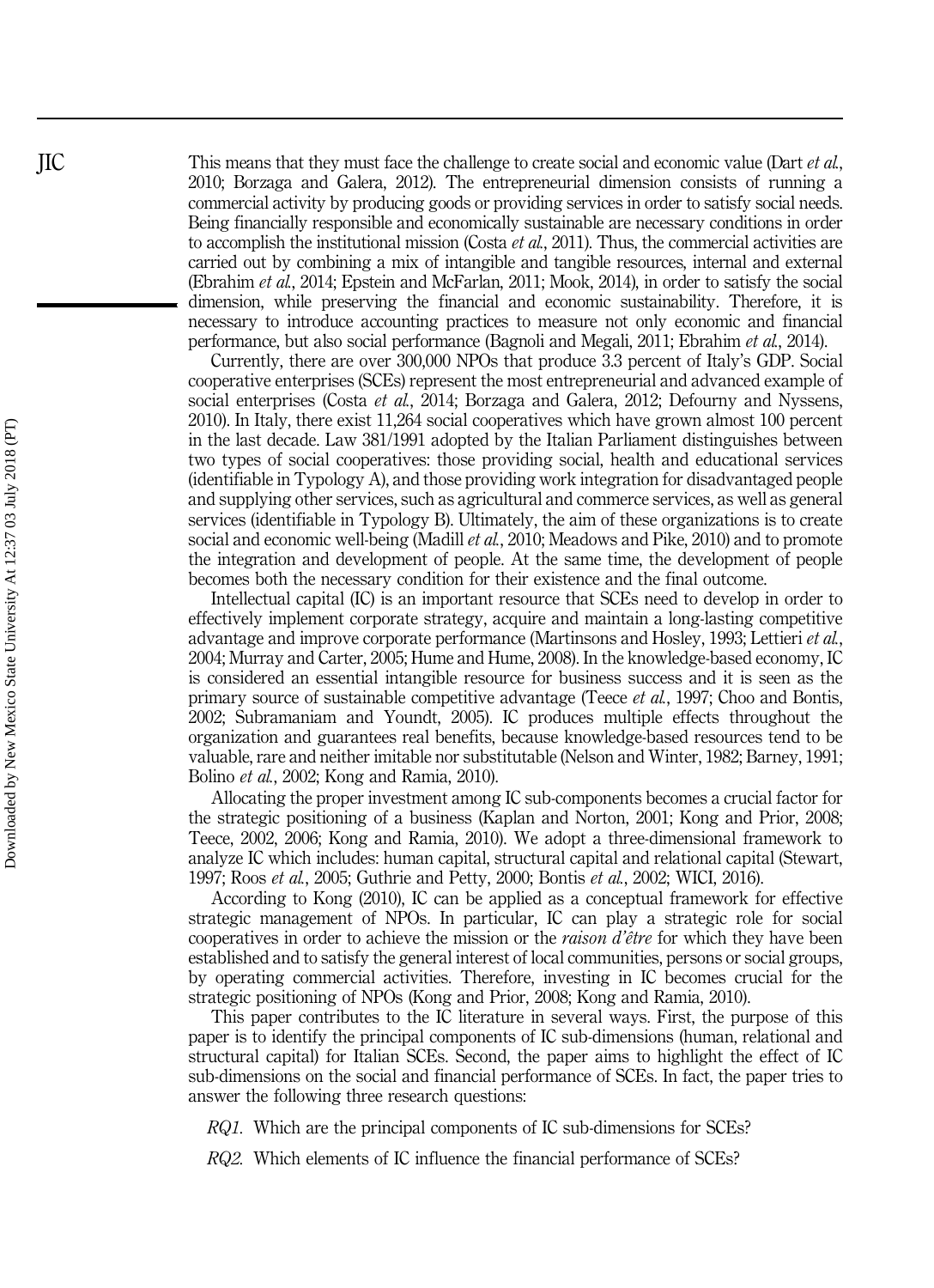RQ3. Which components of IC affect the social performance of SCEs?

This work can be considered original for two reasons: the use of a survey methodology in the Italian context, and the use of not-for-profit SCEs as a research setting.

IC and financial performance

#### 2. Literature review

There are two characteristics that SCEs in the non-profit sector have in common. First, they are mission-driven organizations. This means that most decisions and operational activities are based on a mission, vision and strategic plan. Second, they are characterized by human-capital intensive processes. In fact, members of these organizations are directly involved in the production of goods or in the provision of services (Boyle *et al.*, 2007; Kujansivu and Lonnqvist, 2009). The supplied services and goods are tailored to meet the user needs and they are characterized by a high relational capital content.

Social cooperatives are characterized by their private nature. They are autonomous associations of people who voluntarily cooperate for mutual, social, economic and working benefits. In addition, the decision-making power is not based on capital ownership but on the principle of one member one vote. Generally speaking, these businesses are owned and managed by partners and their purpose is to satisfy the needs of people who have been ignored (or inadequately fulfilled) by the private or public sectors.

The realization of organizational mission is intimately connected to the motivation, skills, knowledge and experiences of employees and volunteers (Hudson, 1993). These factors become a key component in executing a strategy and maintaining high levels of organizational performance. Social cooperatives operate in a highly competitive environment, which is characterized by increasing requests for services from the community (Pierson, 1998; Kalisch, 2000), growing competition with public and profit-based sectors (Brown III, 2005; Ramia and Carney, 2003; Tuckman, 1998), declining volunteer support (Clary and Snyder, 1991; Lyons, 2001; Lyons and Fabiansson, 1998), decreasing commitment by non-profit employees (Eisenberg, 1997, 2000) and mostly tighter government funding (Craig et al., 2004; Flack and Ryan, 2005; Keating and Frumkin, 2003).

In this new context, IC becomes one of the most important resources to exploit and effectively manage in order to pursue economic and social objectives (Serenko and Bontis, 2013). As such, the hypothesized outcome of effective IC management in the non-profit sector is similar to that of private enterprise (Bontis et al., 2000; Riahi-Belkaoui, 2003; Youndt and Snell, 2004; Chen *et al.*, 2005; Bismuth and Tojo, 2008; Chareonsuk and Chansa-Ngavej, 2010).

The 1990s represented a flurry of activity in the study of IC. A multitude of researchers and practitioners developed a theoretical framework of IC and its sub-components: human capital, structural capital and relational capital (Bontis, 1996; Edvinsson and Sullivan, 1996; Ross and Ross, 1997; Stewart, 1997; Bontis et al., 2000; Marr and Roos, 2005; Subramaniam and Youndt, 2005). This raised the awareness of IC's role in creating and managing sustainable competitive advantage and established a roadmap for measuring, managing and reporting intangible assets (Boedker et al., 2008; Ricceri, 2008; Dumay and Garanina, 2013). Generally speaking, the hypothesized relationship of IC sub-domains has shown to be positively associated with business performance.

Human capital is one of the most important resources for social cooperatives. They are labor-intensive organizations and the effective management of the workforce is crucial for corporate performance. People play a fundamental role to realize the mission (Veltri and Bronzetti, 2015). Training and education are the most important investments in human capital. SCEs are made of people who are made of knowledge, skills, capabilities, problem solving abilities, personal traits, creativity and willpower, all principally emanating from education (Hudson, 1993; Bontis et al., 2000). The ability of NPOs to achieve their objectives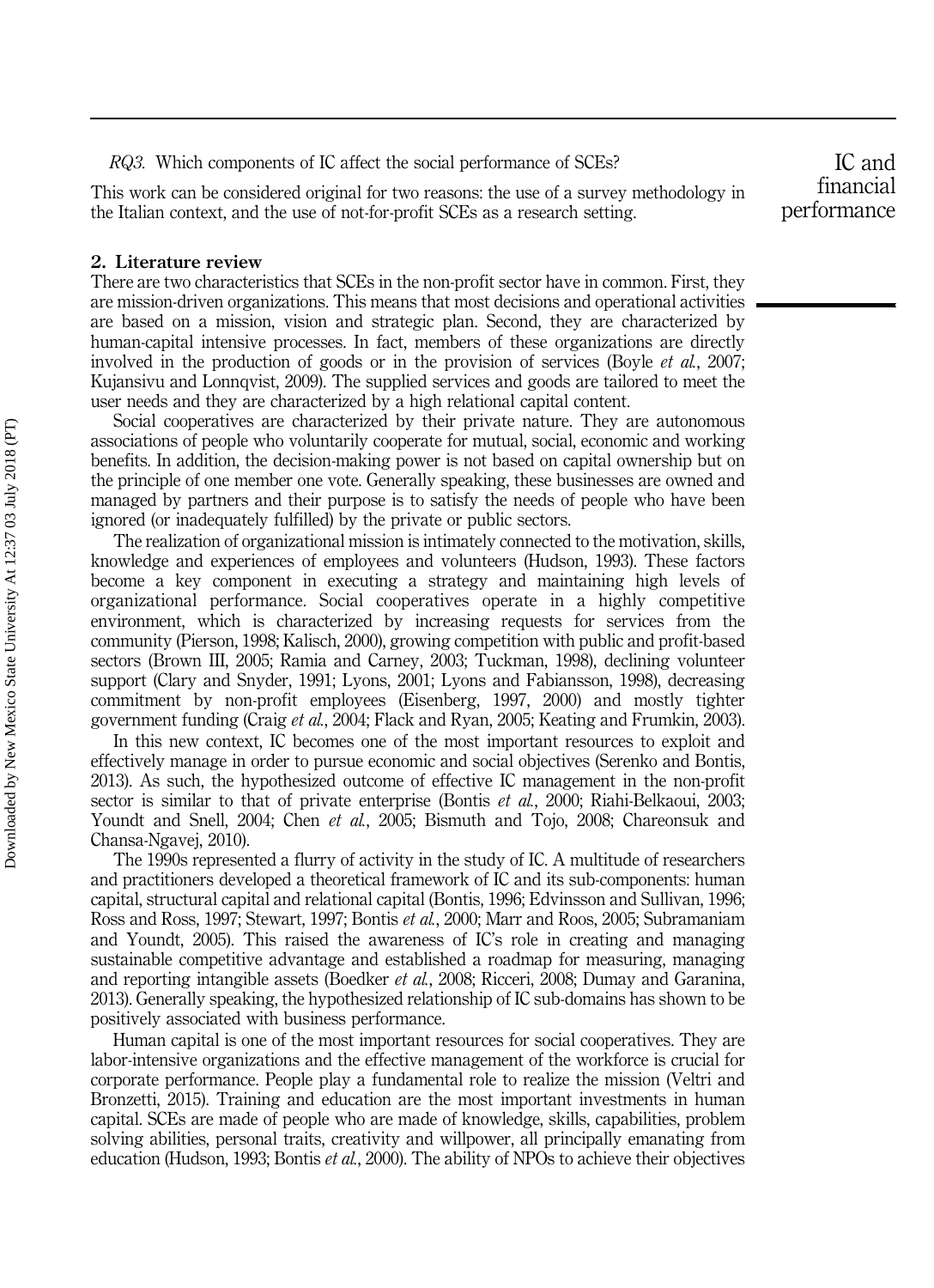deeply depends on the knowledge, innovations, experiences, skills, willpower of corporate members from the top to lower levels (Bontis, 1999; Kong and Ramia, 2010). A high number of specialized employees guarantees more competences, stability and services of quality; moreover, the contribution of a collaborator increases over time, as result of learning process from experience if adequately integrated with specific investments for staff development (Bontis et al., 2000; Kong, 2010; Defourny and Nyssens, 2010; Veltri and Bronzetti, 2015). Table I shows the main key performance indicators (KPIs) for human capital.

SCEs are heavily involved in external relationships with government agencies, business corporations, different types of NPOs, potential donors, employees, volunteers, customers and end users making their relational capital extensive. The strength and quality of relationships with external stakeholders foster the continuous flow of information among the network partners, providing opportunities of resource sharing while improving corporate performance (Ordóñez de Pablos, 2003; Kong, 2010). Additionally, web presence is essential for every business because it provides collaborative opportunities and information sharing, reaching and engaging existing and prospective partners (Greenberg and MacAulay, 2009). Table II proposes some KPIs for relational capital.

Structural capital is a supportive infrastructure for human resources and knowledge (Benevene et al., 2017). Numerous elements are relevant, such as innovative behavior, investment in networking activities, sustainability and quality certifications and the dissemination of corporate culture among workers, volunteers and board members. The implementation of sustainability or quality certifications (i.e. ISO 9001, EMAS, SA 8000, etc.) can represent a fundamental change in business philosophy and corporate practices,

| Human capital<br><b>KPIs</b> | Measures                                                                                   |
|------------------------------|--------------------------------------------------------------------------------------------|
| Training                     | The number of yearly training hours for employee                                           |
| Graduate                     | The number of graduate employees scaled by total employees                                 |
| Employee                     | The employee satisfaction is assessed through a 1-to-8 Likert-type scale and it represents |
| satisfaction                 | the judgement given by the respondent about the degree of employees' satisfaction          |
| Value                        | The total value added (total revenues minus external operating costs) scaled by the total  |
| added EmpCost                | employee cost                                                                              |

| Relational capital<br>KPIs. | <b>Measures</b>                                                                                                                                                                                                                                                                                                                   |
|-----------------------------|-----------------------------------------------------------------------------------------------------------------------------------------------------------------------------------------------------------------------------------------------------------------------------------------------------------------------------------|
| Customer                    | The quality of relationships with customers. It is measured through a 1-to-8 Likert-type<br>scale and it represents the judgement given by the respondent about the quality of<br>relationship with customers                                                                                                                     |
| Community                   | The quality of relationships with the reference community. It is measured through a 1-to-<br>8 Likert-type scale and it represents the judgement given by the respondent about the<br>quality of relationship with the community                                                                                                  |
| Partnership                 | The quality of relationships with partners. It is measured through a 1-to-8 Likert-type<br>scale and it represents the judgement given by the respondent about the quality of<br>relationships with partners (other social cooperatives, for-profit enterprises, associations,<br>universities, government agencies, users, etc.) |
| Web presence                | The quality of presence on the web. It is measured through a 1-to-8 Likert-type scale and<br>it represents the judgement given by the respondent about the quality and effectiveness<br>of web presence through a site, blog, etc.                                                                                                |
| <b>Network</b>              | The belonging to a network. It is a dummy variable that takes the value 1 if the social<br>cooperative enterprise belongs to a network (Consortium, association, etc.), otherwise 0                                                                                                                                               |

JIC

Table I.

Table II. Relational capital KPIs

Human capital KPIs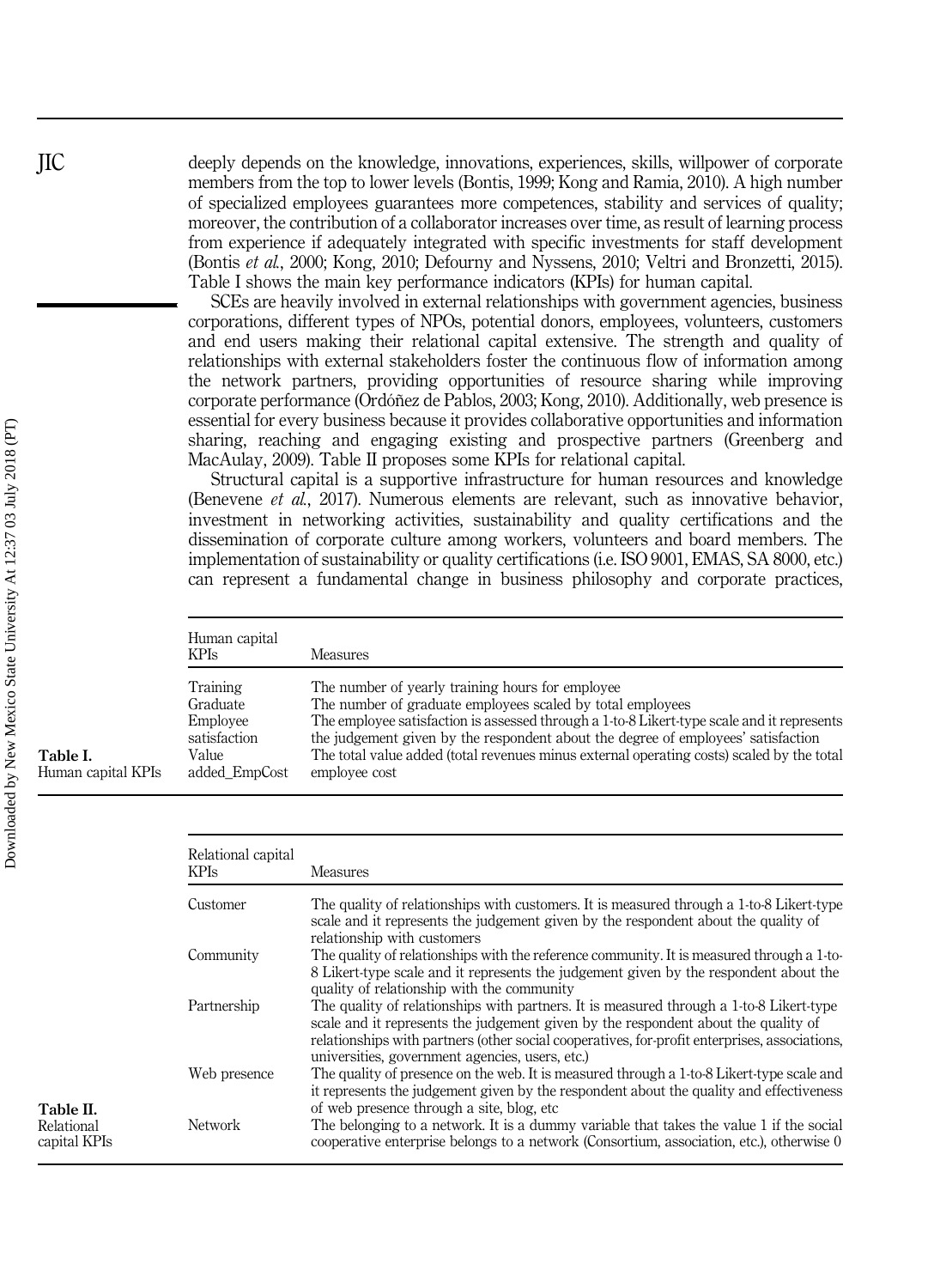generating a common and shared language. The innovative behavior strongly impacts the corporate success and makes people and enterprises able to continually adapt to the environmental changes. In SCEs, innovation is considered a key factor to create value and it is assessed through the ability to develop new services, which can satisfy different needs and beneficiaries (Knight, 1999; Skandia 1994; Bontis 1998). Table III shows some KPIs for structural capital.

The main aim of SCEs is to create social value, boost cultural wealth, promote socio-economic development and stimulate social change. So, intangible assets become a crucial lever for corporate performance and effectiveness (Onyeiwu, 2003; Kong, 2010). Therefore, the outcome of cooperative enterprises is twofold: to increase economic performance (i.e. financial outputs), and to promote mission-based performance (i.e. execution of social outputs) (Drucker, 2006; Borzaga and Defourny, 2004; Young et al., 2007; Zamagni, 2011).

#### 3. Hypotheses development

SCEs necessarily combine social and commercial activities and their corporate success includes both dimensions (Ebrahim *et al.*, 2014). It follows that it would be appropriate to implement a multidimensional performance system that simultaneously considers the social purposes and the economic-financial aims. The assessment of economic-financial performance is necessary to assure if SCEs are able to satisfy in a continuous, durable and autonomous way the social purpose they have been created for (Costa and Carini, 2016; Magnanelli et al., 2016; Andreaus and Costa, 2014). The social performance considers the social impact, in terms of benefits and positive effects, generated by the business activity toward specific categories of individuals or stakeholders. The mission-based performance can be measured through the social outcomes related to the development and enhancement of resources in terms of employees' number, volunteers, satisfied users, provided services and others (Ebrahim and Rangan, 2014; Andreaus and Costa, 2014; Epstein and McFarlan, 2011).

IC is considered an essential intangible resource for business success and it is seen as the primary source of sustainable competitive advantage also for SCEs (Teece et al., 1997; Choo and Bontis, 2002; Subramaniam and Youndt, 2005). IC is a crucial resource that SCEs need to develop in order to effectively implement corporate strategy, acquire and maintain a long-lasting competitive advantage and improve corporate performance (Martinsons and Hosley, 1993; Lettieri et al., 2004; Murray and Carter, 2005; Hume and Hume, 2008). Thus, the first research hypothesis is as follows:

H1. IC sub-dimensions (human capital, relational capital, structural capital) affect the financial performance of SCEs.

| Structural capital<br><b>KPIs</b> | <b>Measures</b>                                                                                                                                                                                                                              |
|-----------------------------------|----------------------------------------------------------------------------------------------------------------------------------------------------------------------------------------------------------------------------------------------|
| <b>Users</b>                      | The number of served users scaled by total employees                                                                                                                                                                                         |
| <b>Services</b>                   | The number of provide services scaled by total employees                                                                                                                                                                                     |
| New services<br>ability           | The ability to provide new services. It is measured through a 1-to-8 Likert-type scale and<br>it represents the judgement given by the respondent about the capacity to supply new<br>services to users                                      |
| Certifications                    | The certifications holding by the social cooperative enterprise. It is a dummy variable<br>that takes the value 1 if the cooperative enterprise holds one or more certifications (ISO)<br>9001, ISO 14001, EMAS, SA 8000, etc.), otherwise 0 |

IC and financial performance

> Table III. **Structural** capital KPIs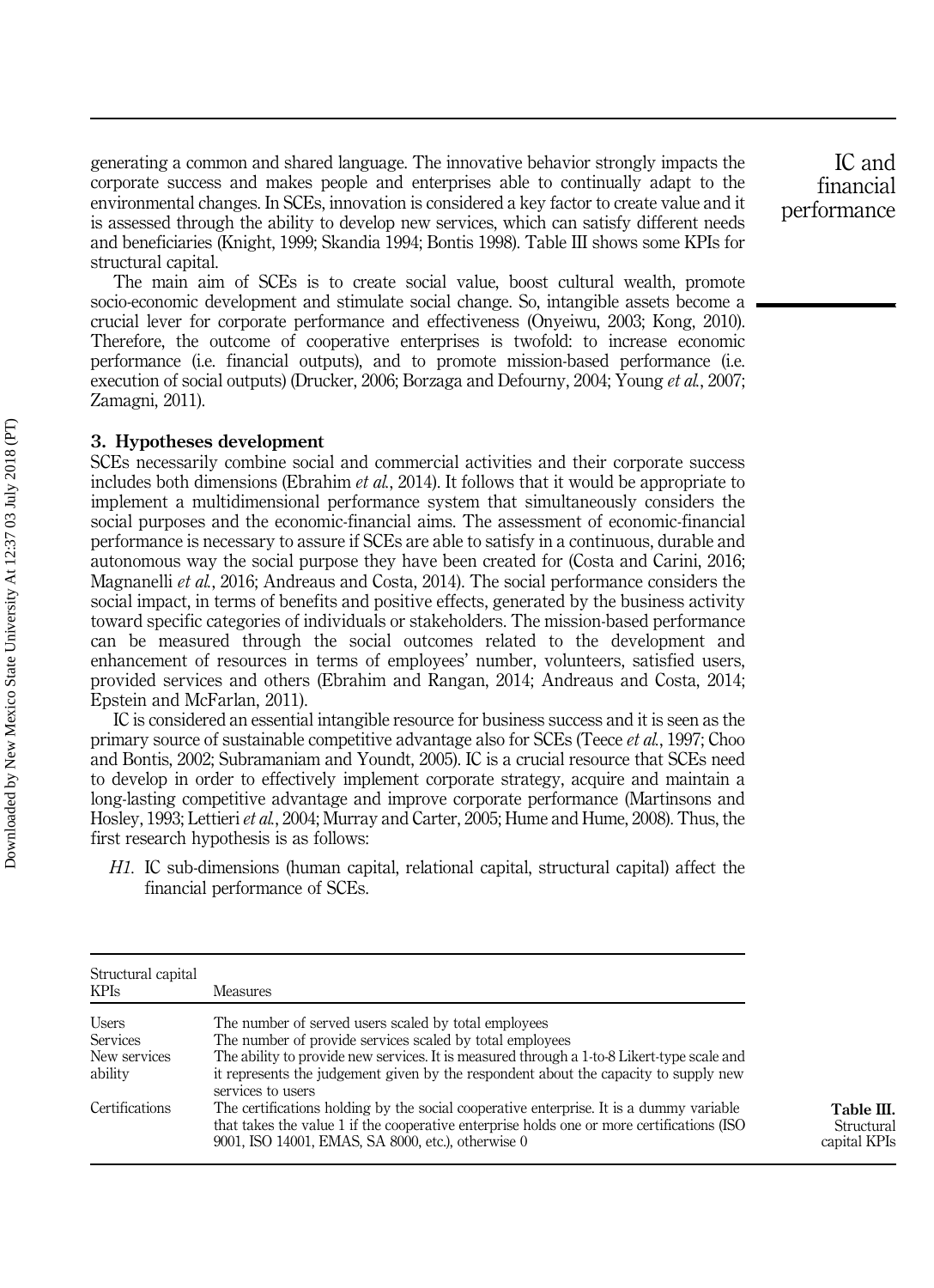In addition, IC can play a strategic role for SCEs in order to achieve the mission or the raison  $d\hat{\iota}$ etre for which they have been established and to satisfy the interests of local communities, persons or social groups. The social dimension concerns the strategic goals related to the corporate mission which are not easy to define and measure (Bagnoli and Megali, 2011; Ebrahim et al., 2014). This dimension can be measured through the assessment of the social needs' satisfaction degree. The assessment of mission-based performance has to consider the corporate inputs (tangible and intangible) used to support activities or processes for the production of goods or supply of services (Ebrahim and Rangan, 2010). The second research hypothesis is as follows:

H2. IC sub-dimensions (human capital, relational capital, structural capital) influence the social performance of SCEs.

#### 4. Methodology

A survey instrument was sent via e-mail, together with a cover letter, during the period March 2016-January 2017 to the founding members of SCEs in Italy. The total population of 2,480 organizations belonging to the five specific sectors (Ateco codes 2007: 85. Education, 86. Health service activities, 87. Residential care services, 88. Non-residential social activities, 96. Other personal service activities) composed of all social cooperatives according to Italy's legislative decree 381/1991. They are identifiable as Typology A (i.e. healthcare, social or educational services) and Typology B (i.e. other services, such as agricultural and commerce services as well as general services).

A total of 151 completed surveys were returned for a response rate of 6.1 percent. The final sample consists of 124 enterprises providing social, health and educational services (i.e. Typology A), and 27 enterprises providing work integration for disadvantaged people (i.e. Typology B).

The survey was designed to gather background information about the SCE, as well as data pertaining to the three sub-components of IC and financial performance. The survey asked a variety of questions in three sections as follows. The first section requested general information about the enterprise (such as sector of activities, mission and vision, and geographical area) and the respondent (education level, experience and role within the organization). The second section investigated the mission-based performance of the enterprise by analyzing its social impact. This dimension focused on qualitative results, with the aim of evaluating the positive effects emerging from activities undertaken to accomplish the mission. The outcomes can be measured through KPIs related to development and exploitation of resources. Finally, the third section identified the most representative and valuable intangible assets for social cooperatives through a set of indicators representing the three sub-categories of IC (human capital, structural capital and relational capital).

A principal component analysis (PCA) followed by an orthogonal varimax rotation identified the principal components for each IC sub-dimension. Two ordinary square regression models were used to test the hypotheses and to verify the effect of each IC sub-dimension on the financial and social performance of cooperative enterprises.

The first model developed investigates the effect of IC sub-components on economic performance for fiscal year 2014. The dependent variable was represented by ROA, an operating profitability measure commonly used in financial analysis calculated as the ratio between operating profit and total assets (Kong and Thomson, 2009; Sanchis-Palacio et al., 2013). Although social cooperatives are NPOs, they must be able to operate in balance and effectively manage their assets in order to survive in the long term. Thus, they have to be capable to effectively and efficiently employ tangible and intangible resources, expressed by total assets. The independent variables are the KPIs per IC sub-dimensions previously identified.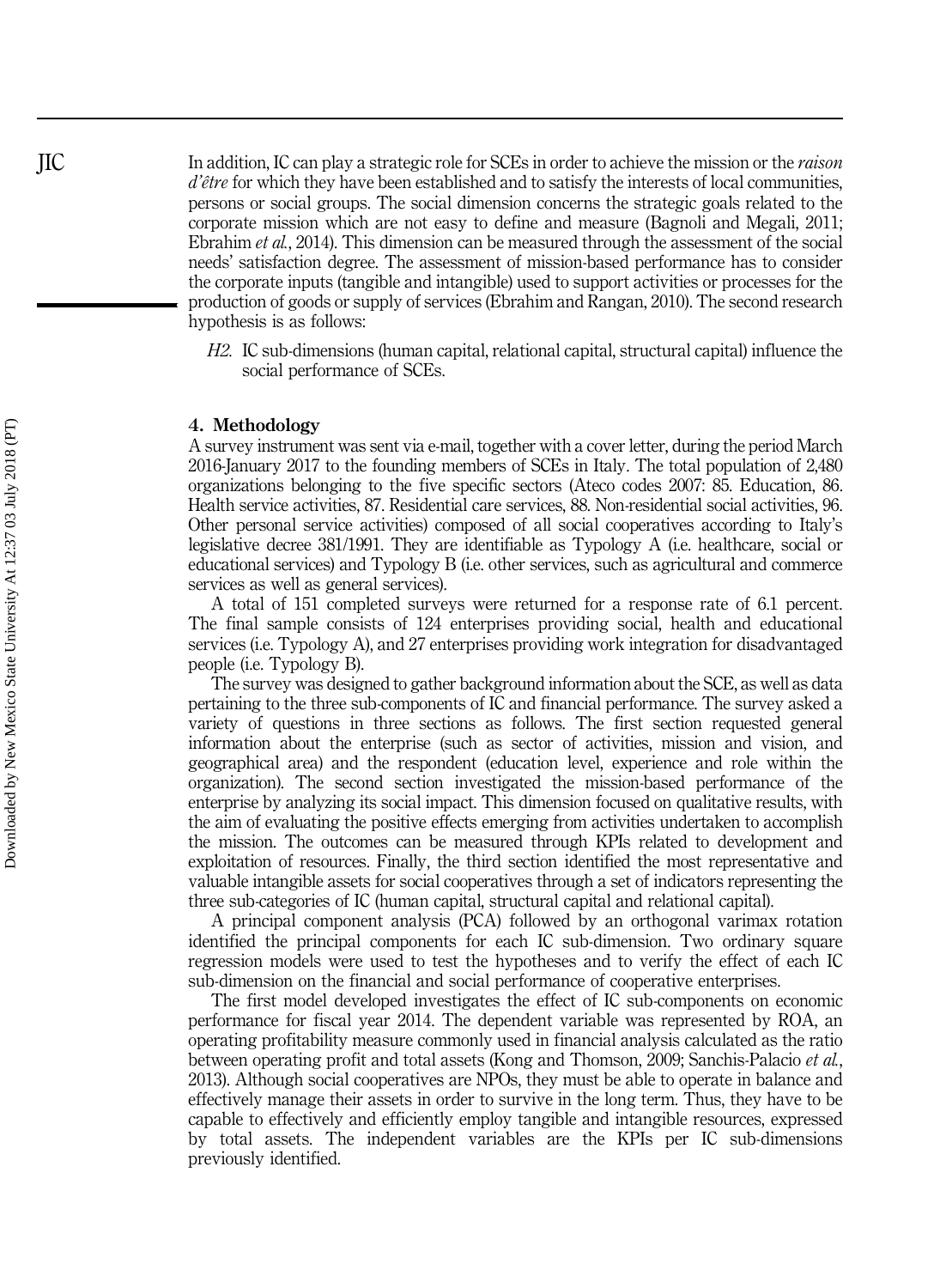The second model investigates the effect of IC sub-components on social performance for fiscal year 2014. The dependent variable was represented by the number of served users (Ebrahim and Rangan, 2014; Andreaus and Costa, 2014; Epstein and McFarlan, 2011) that represents the social output, calculated as the ratio between the users' number and the employees' number in 2014.

The independent and control variables are the same variables for both models. The Likert scale from 1 to 8 is used to avoid that respondents would choose the mean value, without expressing a positive or negative judgement. In this case respondents can make a positive or negative assessment with a different degree of intensity. All variables have been normalized. Three control variables have been used as follows:

- Sector is a dummy variable that takes the value 1 if the enterprise belongs to the Typology A, otherwise 0.
- North is a dummy variable that takes the value 1 if the enterprise is located in the North regions of Italy, otherwise 0.
- Center is a dummy variable that takes the value 1 if the enterprise is located in the central regions of Italy, otherwise 0.

These control variables are traditionally used in performance studies for NPOs (Core *et al.*, 1999, 2006; Bhagat and Bolton, 2008; Kirk and Nolan, 2010).

Model 1 dedicated to the financial performance is presented as follows:

 $ROA14 = \alpha_i + \beta_1$  Training<sub>i</sub> +  $\beta_2$  Graduate<sub>i</sub> +  $\beta_3$  EmplSatisf<sub>i</sub>

 $+\beta_4$  ValueAdd\_EmplCost<sub>i</sub> +  $\beta_5$  Services<sub>i</sub> +  $\beta_6$  NewServicesAbil<sub>i</sub>

 $+\beta_7$  Certifications<sub>i</sub> +  $\beta_8$  Customer<sub>i</sub> +  $\beta_9$  Community<sub>i</sub>

 $+\beta_{10}$  Partnership<sub>i</sub> +  $\beta_{11}$  Webpresence<sub>i</sub> +  $\beta_{12}$  Network<sub>i</sub>

 $+\beta_{13}$  Sector<sub>i</sub> +  $\beta_{14}$  North<sub>i</sub> +  $\beta_{15}$  Center<sub>i</sub> +  $\varepsilon_i$  (1)

Model 2 devoted to the social performance is presented as follows:

USERS14 =  $\alpha_i + \beta_1$  Training<sub>i</sub> +  $\beta_2$  Graduate<sub>i</sub> +  $\beta_3$  EmplSatisf<sub>i</sub>

 $+\beta_4$  ValueAdd\_EmplCost<sub>i</sub> +  $\beta_5$  Services<sub>i</sub> +  $\beta_6$  NewServicesAbil<sub>i</sub>

 $\beta_7$  Certifications<sub>i</sub> +  $\beta_8$  Customer<sub>i</sub> +  $\beta_9$  Community<sub>i</sub>

 $+\beta_{10}$  Partnership<sub>i</sub> +  $\beta_{11}$  Webpresence<sub>i</sub> +  $\beta_{12}$  Network<sub>i</sub>

$$
+\beta_{13} \text{ Sector}_i + \beta_{14} \text{North}_i + \beta_{15} \text{Center}_i + \varepsilon_i
$$
 (2)

where ROA14 is return on assets; Users14 is the number of served users scaled by total employees; Training is the number of yearly training hours for employee; Graduate is the number of graduated employees scaled by total employees; EmplSatisfis the employees' satisfaction assessed through a 1-to-8 Likert-type scale; ValueAdd\_EmplCost is the total value added scaled by the total employee cost; Services is the number of provide services scaled by total employees; NewServicesAbil is the ability to provide new services assessed by a Likert scale from 1 to 8; Certifications is a dummy variable that takes the value 1 if the enterprise holds one or more certifications, otherwise 0; Customer is the quality of relationships with customers assessed by a Likert scale from 1 to 8; Community is the quality of relationships with the reference territorial community assessed by a Likert scale from 1 to 8; Partnership is the quality of relationships with partners assessed by a Likert scale from 1 to 8; Webpresence is the quality of presence on web assessed by a Likert scale from 1 to 8; Network is a dummy variable the takes the value 1 if the enterprise belongs to a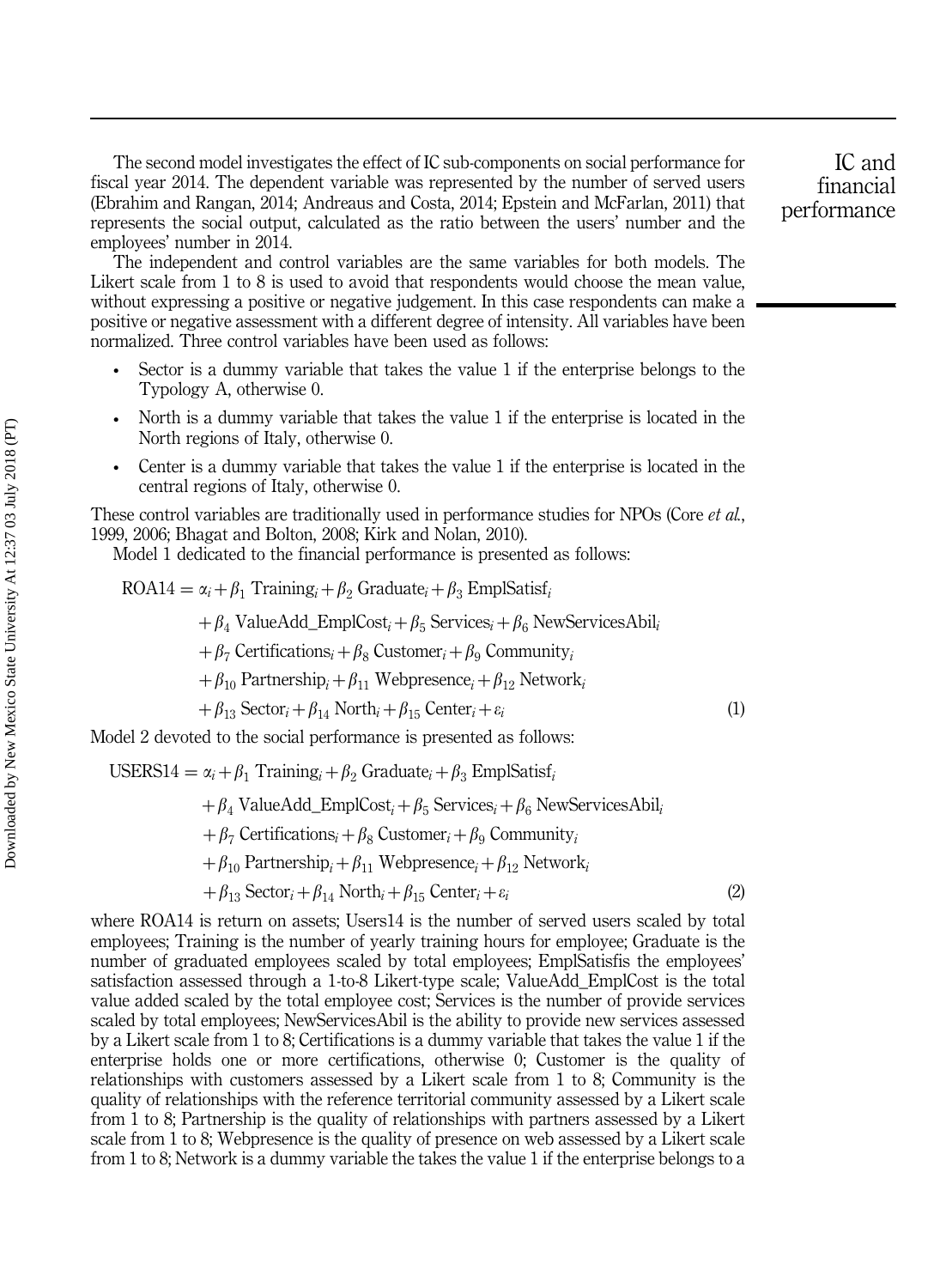network, otherwise 0; Sector is a dummy variable that takes the value 1 if the cooperative enterprise is located in the North regions, otherwise 0; Center is a dummy variable that takes the value 1 it the cooperative enterprise is located in the central regions, otherwise 0.

#### 5. Findings

The sample includes 151 social cooperatives in Italy. A total of 53 percent of the sample has total assets equal or superior to the sample's median equal to 1,366,000 euros. Social cooperatives located in the northern and in the central regions are on average bigger than social cooperatives located in the south of Italy. In addition, the A-type social cooperatives are characterized on average by a higher level of employment rate (209 employees) than B-type social cooperatives (69 employees). The employment level is on average higher for SCEs located in the northern regions than in the rest of Italy.

Table IV shows the geographical distribution based on the belonging sector. The sampled social cooperatives are mainly located in the northern regions with 61 percent of total type-A and 74 percent of total type-B, while the type-A cooperatives are prevalent (20 percent) in the central regions than the type-B ones (11 percent). In the south the type-A cooperatives represent 19 percent of total and the type-B ones are equal to 15 percent.

Table V represents descriptive statistics for the sample. The average ROA is equal to 2.88 percent with a standard deviation of 0.0843 and a minimum value of −43.06 percent and a maximum one of 37.04 percent. The number of served users is on average equal to 2,585, with a maximum value of 100,000 users. The total yearly training hours are on average 1,751, with a minimum value of 0 and a maximum value of 15,000. The mean value of graduate employees is 139, with the minimum and maximum values, respectively, of 0 and 3,500. The value added per employee cost is on average equal to 1.19, with a minimum of

|                                                                                       | Geographic                        | Number of social      | $%$ of social         | Number of social    | $%$ of social         |
|---------------------------------------------------------------------------------------|-----------------------------------|-----------------------|-----------------------|---------------------|-----------------------|
|                                                                                       | distribution                      | cooperatives A-type   | cooperatives A-type   | cooperatives B-type | cooperatives B-type   |
| Table IV.<br>Number of social<br>cooperatives by<br>geographic location<br>and sector | North<br>Center<br>South<br>Total | 76<br>25<br>23<br>124 | 61<br>20<br>19<br>100 | 19<br>27            | 74<br>11<br>15<br>100 |

|                        | Variable          | Obs | Mean    | <b>SD</b> | Min.      | Max.    |
|------------------------|-------------------|-----|---------|-----------|-----------|---------|
|                        | <b>ROA</b>        | 151 | 0.0288  | 0.0843    | $-0.4306$ | 0.3704  |
|                        | Users14           | 150 | 2,585.5 | 9.866.2   | 0         | 100,000 |
|                        | Training          | 151 | 1,751.2 | 2,693.7   |           | 15,000  |
|                        | Graduate          | 151 | 139.90  | 403.26    |           | 3,500   |
|                        | EmplSatisf        | 123 | 6.9837  | 0.9231    |           | 8       |
|                        | ValueAdd EmplCost | 150 | 1.1903  | 0.9762    | 0.4250    | 12.744  |
|                        | Customer          | 151 | 7.1125  | 0.8682    |           | 8       |
|                        | Community         | 151 | 6.9403  | 1.1327    |           | 8       |
|                        | Partnership       | 151 | 5.6556  | 1.3713    | 2         |         |
|                        | Webpresence       | 151 | 5.3973  | 1.5623    |           |         |
|                        | <b>Network</b>    | 148 | 0.7635  | 0.4263    |           |         |
|                        | Services          | 151 | 5.0794  | 4.2560    |           | 39      |
| Table V.               | NewServicesAbil   | 151 | 6.3245  | 1.4168    | 2         | 8       |
| Descriptive statistics | Certifications    | 151 | 0.7947  | 0.4052    | 0         |         |
|                        |                   |     |         |           |           |         |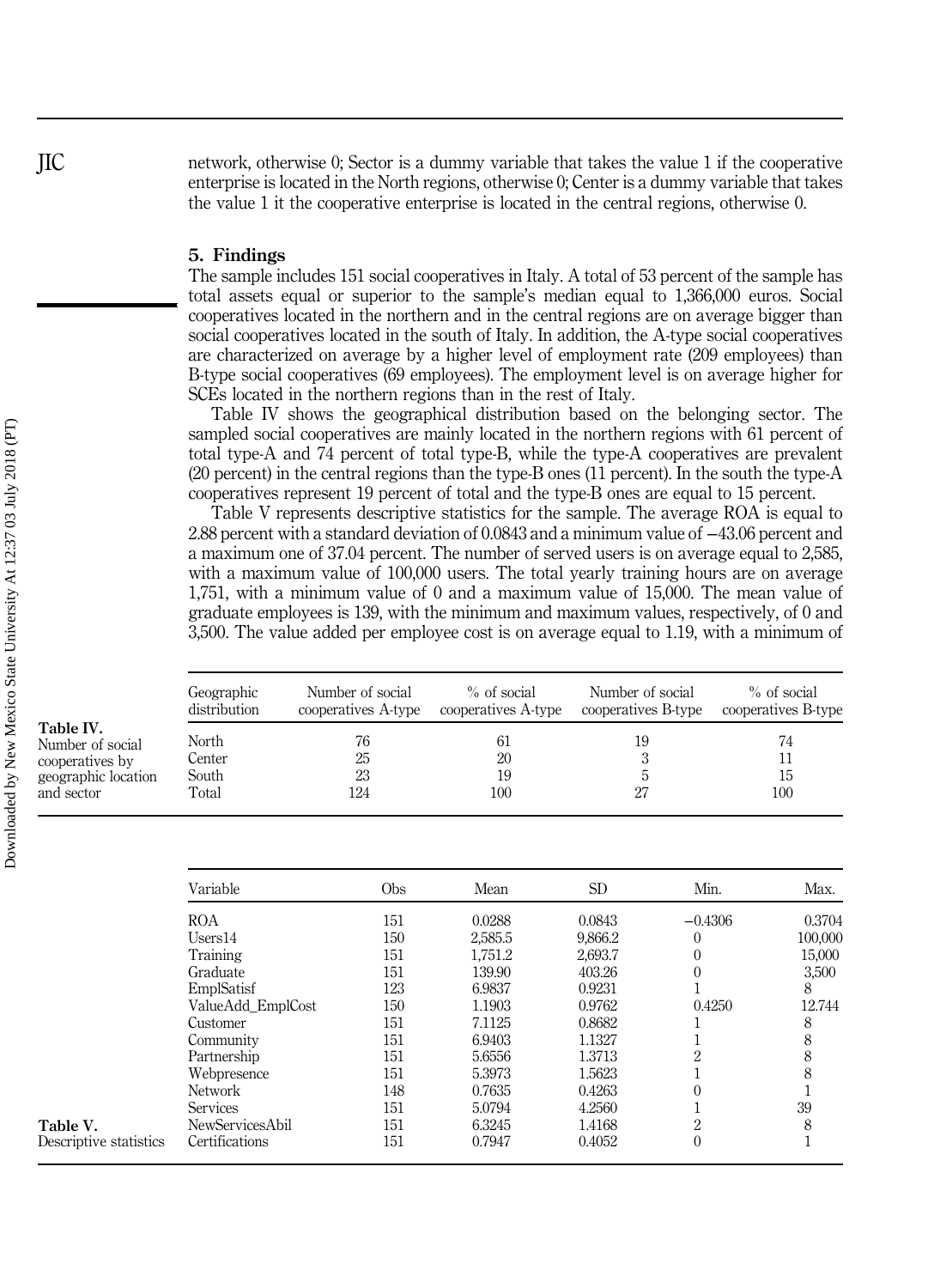0.42 and a maximum of 12.74. The capacity to provide new services takes on values from poor (2) to very good (8), but on average is assessed at (6.3). The cooperative enterprises holding one or more certifications represent 79.47 percent of sample firms. The quality of relationships with the customers takes values between very bad (1) and very good (8), but it is considered, on average, good (7.11). In addition, the quality of relationships with the reference community is assessed discrete (6.94) and ranges between very bad (1) and very good (8). The quality of relationships with partners is, on average, sufficient (5.65), with values that range between poor (2) and very good (8). The web presence by social cooperatives is considered, on average, sufficient (5.39). The social cooperatives belonging to a network represent 76.35 percent of the sample.

The significant findings of Pearson correlation are described in Table VI. The normalized variables have been used in order to obtain reliable results. In all cases, the coefficients of Pearson correlation are lower than 65 percent. A weak significant positive correlation exists between the dependent variable ROA and the quality of the relationships with the community (0.232). In addition, ROA is weakly and positively correlated with the value added per employee (0.277). Thus, the productivity per employee and the perceived quality of relationships with the community would seem to be positively associate to a better financial performance.

But ROA is weakly and negatively correlated with the training hours per employee (−0.244) and with the number of served users (−0.164). The negative signs of both the served users and the training hours are probably attributable to an important cost increase which necessarily reduces the operating profit.

A strong significant positive correlation (0.605) has been found between the number of served users and the number of training hours per employee. Additionally, the number of served users is weakly and positively correlated with the value added per employee cost (0.221) and moderately correlated with the number of provided services (0.462).

Training hours result to be positively correlated with the number of graduates (0.410) and with the number of provided services (0.559). A high level of training hours, graduate employees and productivity guarantees more competencies, skills, stability and ensures a better satisfaction justifying a greater number of services provided and served users (Kong and Ramia, 2010).

The ability to create new services results to be weakly and positively correlated with the quality of the relationships with partners (0.174) and the presence on web (0.197), while the capability to create new services by the cooperatives is moderately and positively correlated with the quality of the relationships with the customers (0.436) and the community (0.452). The number of provided services results to have a moderate and positive correlation with the graduate employees (0.378) and the value added per employee (0.287).

In addition, the quality of relationships with the customers is strongly and positively correlated with the quality of relationships with the community (0.610), while the quality of partnership is positively correlated with the web presence (0.475) and with the quality of relationships with the community (0.192).

A negative significant correlation exists between the number of served users and the reference community (−0.338). Training hours per employee and number of provided services are also weakly and negatively correlated with the quality of relationships with the reference community (−0.255). Probably, the negative signs are attributable to difficulties to communicate and collaborate with the external stakeholders such as public and private institutions, other enterprises, governments, etc. This could reduce the capacity to access to resources which could be effectively allocated for the training programs or useful to establish relationships with external training institutions, given that training and education are the most important investments in human capital (Hudson, 1993; Bontis et al., 2000).

Finally, the employees' satisfaction is positively correlated with several variables: with the ability to provide new services (0.164) and with the relationships' quality with the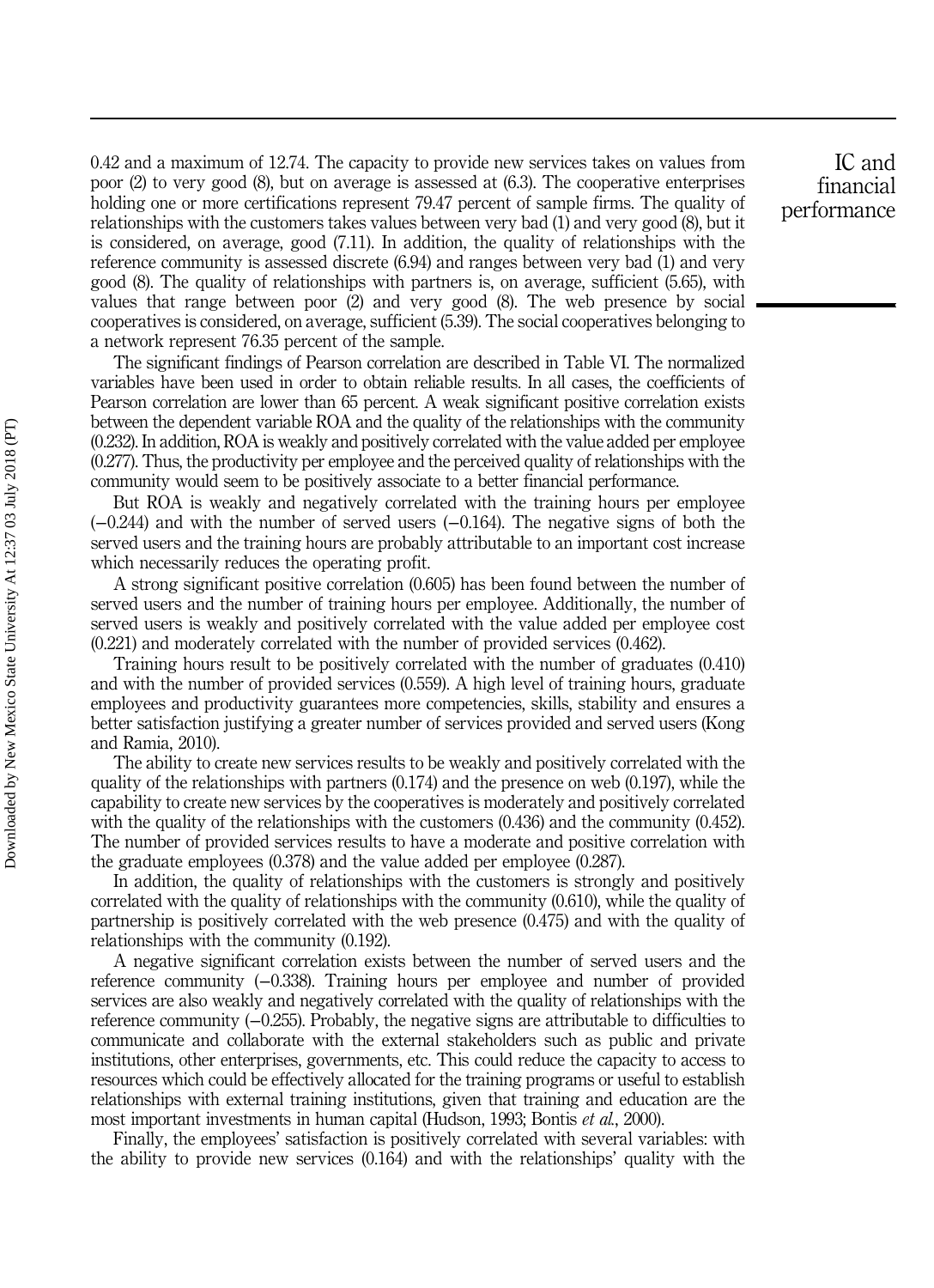| Table VI.<br>The Pearson<br>correlation |  |  |
|-----------------------------------------|--|--|
|                                         |  |  |
|                                         |  |  |

|                                                                                                                                                                                                                | ROAI |                                                                                                         | 4 Users14 Training Graduate EmplSatist |                                                                                                                     | Value<br>Add_Empl<br>Cost                                                                   | Services                                                                          | New<br>Services<br>Abil         |                          |                 | Customer Community Partnership Webpresence |  |
|----------------------------------------------------------------------------------------------------------------------------------------------------------------------------------------------------------------|------|---------------------------------------------------------------------------------------------------------|----------------------------------------|---------------------------------------------------------------------------------------------------------------------|---------------------------------------------------------------------------------------------|-----------------------------------------------------------------------------------|---------------------------------|--------------------------|-----------------|--------------------------------------------|--|
| Note: *Correlation is signifi<br>/alueAdd_EmplCost<br><b>JewServicesAbil</b><br>Vebpresence<br>Partnership<br>ommunity.<br>ImplSatisf<br>raduate<br>Customer<br>services<br>raining<br>Jsers14<br><b>ROA14</b> | 803  | cant at the 0.05 level (2-tailed)<br>- 10:41%<br>- 10:53% 20:56<br>- 10:56:56:56:56<br>- 10:56:56:56:56 |                                        | $\begin{array}{l} 0.081 \\ 0.002 \\ 0.164^{*} \\ 0.221^{*} \\ 0.161^{*} \\ 0.184^{*} \\ 0.146 \\ 0.146 \end{array}$ | $\begin{array}{c} 1 \\ 0.287^* \\ 0.092 \\ 0.002 \\ 0.046 \\ 0.129 \\ 0.100 \\ \end{array}$ | $\begin{array}{c} 1 \\ 0.014 \\ 0.015 \\ 0.0192 \\ 0.040 \\ 0.000 \\ \end{array}$ | 1<br>0.452*<br>0.157*<br>0.197* | 0.610*<br>0.088<br>0.129 | J.192*<br>0.115 | $0.475*$                                   |  |
|                                                                                                                                                                                                                |      |                                                                                                         |                                        |                                                                                                                     |                                                                                             |                                                                                   |                                 |                          |                 |                                            |  |

JIC

Downloaded by New Mexico State University At 12:37 03 July 2018 (PT) Downloaded by New Mexico State University At 12:37 03 July 2018 (PT)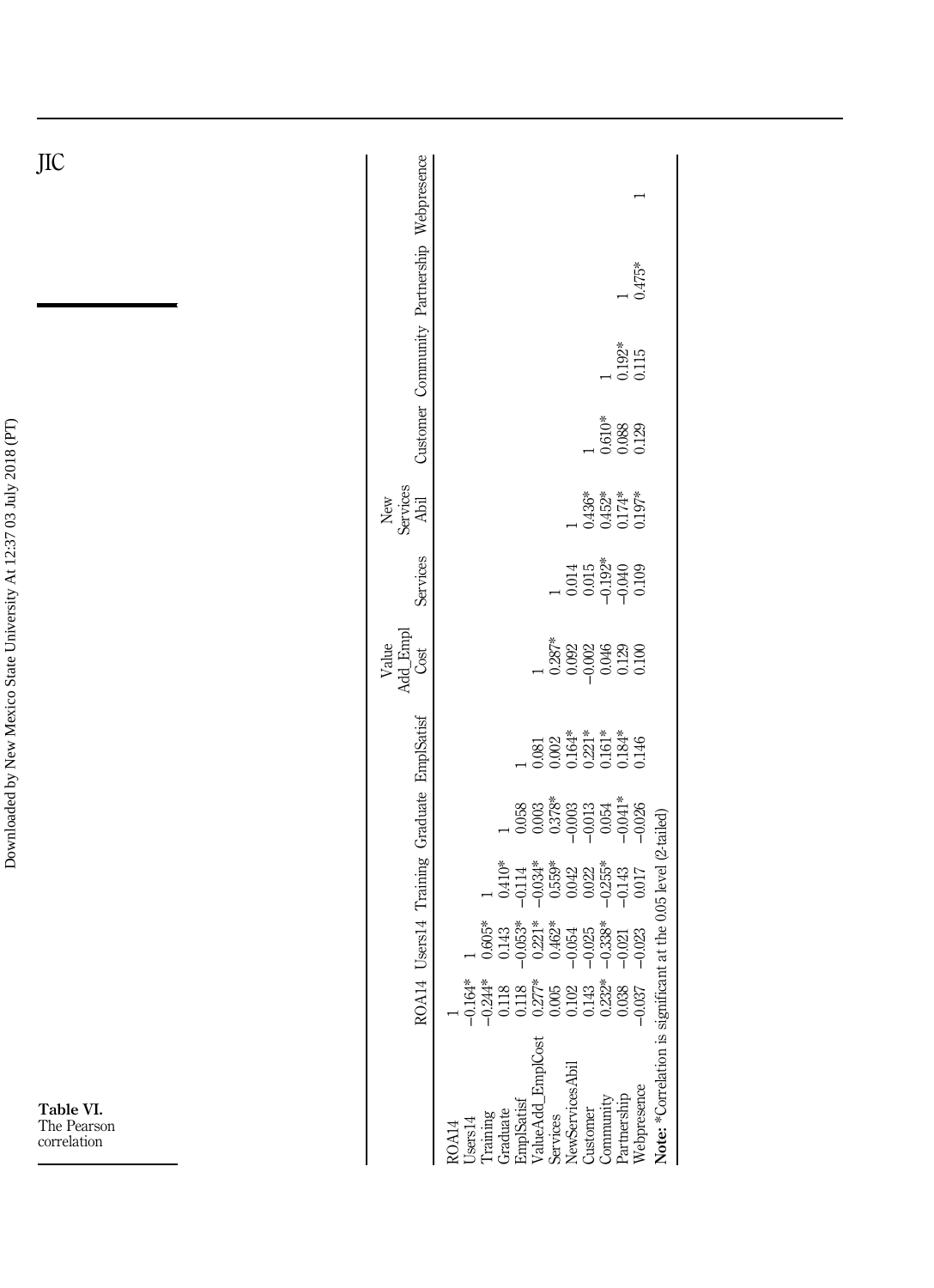reference community (0.161), customer (0.221) and partnership (0.184). The strength, the loyalty and the quality of relationships with customers, community and the co-operation among partners help to keep employees motivated (Schein, 2010).

In order to identify the main factors per IC sub-dimensions, a PCA was performed. As for human capital two main factors have been identified (Table VII); the first component is called education and it includes training and graduate, which represent the most important investments in human capital by SCEs. The second component is called employees' productivity and satisfaction and it refers to the value added per employee cost and to the degree of employees' satisfaction. In fact, a positive correlation exists between the two variables, but not significant. These two components for human capital explain 63.03 percent of cumulative variance.

Two main components have been found for the relational capital (Table VIII). The first one is called relationships' quality and it concerns the quality of relationships with customers and the reference territorial community, while the second component is called collaborative and communicative capacity and it is related to the corporate capacity to effectively collaborate with external partners and to effectively communicate to the outside by website. A cumulative variance of 77.19 percent is explained by two components.

Finally, after performing a factor analysis of structural capital variables, two main components have been identified (Table IX). The first one is called social needs' satisfaction and it is related to the capability to satisfy social needs through provide services and served users, while the second component is called services' innovation and it concerns the ability to provide new services. The explained cumulative variance is equal to 82.26 percent.

| Variable                                               | Education | Employees' productivity and satisfaction |
|--------------------------------------------------------|-----------|------------------------------------------|
| Training                                               | 0.7014    | $-0.1680$                                |
| Graduate                                               | 0.7109    | 0.1589                                   |
| EmplSatisf                                             | $-0.0307$ | 0.7264                                   |
| ValueAdd_EmplCost                                      | 0.0419    | 0.6472                                   |
| Cumulative variance                                    | 0.3527    | 0.6303                                   |
| <b>Note:</b> Italic values are above the 0.7 threshold |           |                                          |

| Variable                                               | Relationships' quality | Collaborative and communicative capacity |
|--------------------------------------------------------|------------------------|------------------------------------------|
| Customer                                               | 0.7130                 | $-0.0302$                                |
| Community                                              | 0.7010                 | 0.0312                                   |
| Partnership                                            | 0.0120                 | 0.7050                                   |
| Webpresence                                            | $-0.0124$              | 0.7079                                   |
| Cumulative variance                                    | 0.4025                 | 0.7719                                   |
| <b>Note:</b> Italic values are above the 0.7 threshold |                        |                                          |

| Variable                                                        | Social needs' satisfaction           | Services' Innovation                    |                                                     |
|-----------------------------------------------------------------|--------------------------------------|-----------------------------------------|-----------------------------------------------------|
| Users14<br>Services14<br>NewServicesAbil<br>Cumulative variance | 0.7048<br>0.7094<br>0.0002<br>0.4875 | $-0.0744$<br>0.0736<br>0.9945<br>0.8226 | Table IX.<br>PCA for structural<br>capital (rotated |
| <b>Note:</b> Italic values are above the 0.7 threshold          |                                      |                                         | components)                                         |

Table VII. PCA for human capital (rotated components)

Table VIII. PCA for relational capital (rotated components)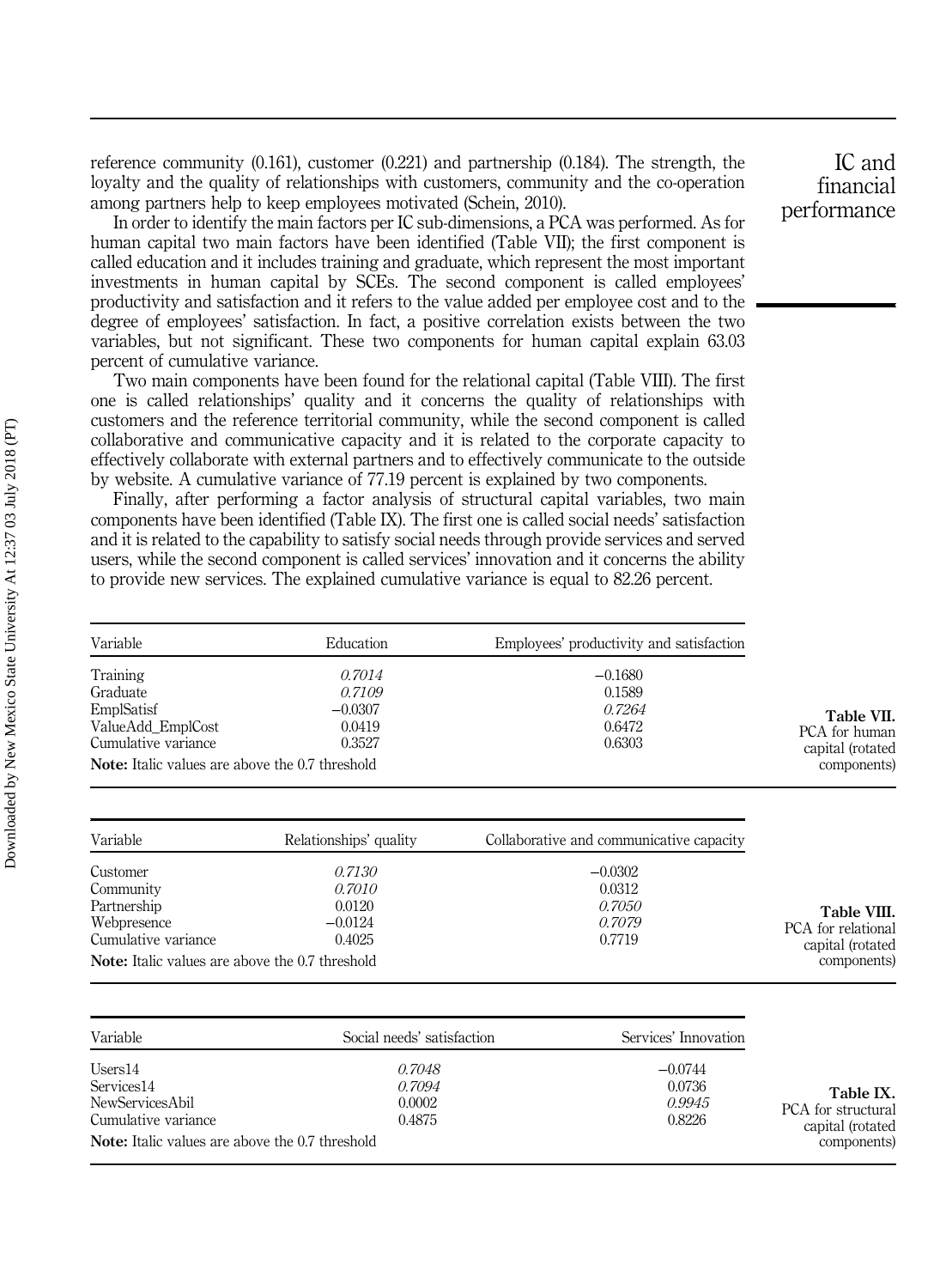The results of the first model are discussed in Table X. This model investigates the effects of IC components on the economic performance of social cooperatives. The adjusted  $R^2$  of the model is 19.69 percent. The quality of relationships with the reference community affects positively and significantly at 5 percent the performance. This finding implies that if the cooperative enterprise is able to satisfy social needs, interacting with all stakeholders, this could guarantee a long-term survival. The presence of graduate employees positively affects the operating profitability at 1 percent with a coefficient of 0.262. In addition, the value added per employee positively influences the performance at 5 percent with a coefficient of 0.201. Thus, productivity is a fundamental variable also for the NPOs.

The yearly training hours also affects the performance but negatively and significantly at 1 percent. The negative sign is attributable to an important cost increase which necessarily reduces the operating profit.

The independent variables with positive signs but not significant are as follows: the ability to provide new services, the number of provided services the quality of relationships with customers and community, belonging to a network and the employees' satisfaction. The certifications holding by the social cooperatives, the quality of relationships with partners and the quality of web presence have negative signs but not significant.

Finally, belonging to the educational-health sector positively and significantly affects the performance while the localization in the northern regions has a negative and significant effect on the profitability. Therefore, we can conclude that IC components affects the corporate performance of social cooperatives. So the first research hypothesis can be accepted.

Now we analyze the results of the second model (Table XI) that investigates the effects of IC components on the social performance of cooperative enterprises. The adjusted  $R^2$  of the model is 46.93 percent. The yearly training per employee and the value added per employee cost positively and significantly (1 percent) influence the social performance with a coefficient, respectively, of 0.580 and 0.252. Also, the quality of relationships with customers has a positive and significant effect on the social performance (at 10 percent with a coefficient of 0.142); instead, the quality of relationships with the reference territorial

| ROA14             | Coef.        | SE        | t       | p >  t     |
|-------------------|--------------|-----------|---------|------------|
| Training          | $-0.3782216$ | 0.104702  | $-3.61$ | $0.000***$ |
| Graduate          | 0.2625356    | 0.088723  | 2.96    | $0.004***$ |
| EmplSatisf        | 0.0200473    | 0.0262821 | 0.76    | 0.447      |
| ValueAdd EmplCost | 0.2013862    | 0.0825518 | 2.44    | $0.016**$  |
| <b>Services</b>   | 0.0842117    | 0.1016459 | 0.83    | 0.409      |
| NewServicesAbil   | 0.0581564    | 0.0910196 | 0.64    | 0.524      |
| Certifications    | $-0.1327697$ | 0.1943693 | $-0.68$ | 0.496      |
| Customer          | 0.08677      | 0.104251  | 0.83    | 0.407      |
| Community         | 0.0692234    | 0.112429  | 0.62    | 0.539      |
| Partnership       | $-0.0487759$ | 0.0924215 | $-0.53$ | 0.599      |
| Webpresence       | $-0.1365988$ | 0.0882334 | $-1.55$ | 0.124      |
| Network           | 0.1860484    | 0.1887248 | 0.99    | 0.326      |
| Sector            | 0.4665086    | 0.2032136 | 2.30    | $0.023**$  |
| North             | $-0.4097888$ | 0.2057281 | $-1.99$ | $0.048**$  |
| Center            | $-0.2701472$ | 0.2590494 | $-1.04$ | 0.299      |
| cons              | $-0.0784108$ | 0.348322  | $-0.23$ | 0.822      |

Table X. IC and financial

JIC

**Notes:** Number of obs = 149,  $F(15, 133) = 3.42$ ; Prob >  $F = 0.0001$ ;  $R^2 = 0.2783$ ; Adj  $R^2 = 0.1969$ ; Cameron and Trivedi's decomposition of IM-test: heteroskekasticity  $\chi^2 = 141.36$ , df = 129, p = 0.2156; skewness  $\chi^2 = 241.36$ 24.11, df = 15, p = 0.0632; Kurtosis  $\chi^2$  = 3.50, df = 1, p = 0.0615. \*,\*\*,\*\*\*Significant at 0.10, 0.05 and 0.01 levels (two-tailed test), respectively performance of social cooperatives for 2014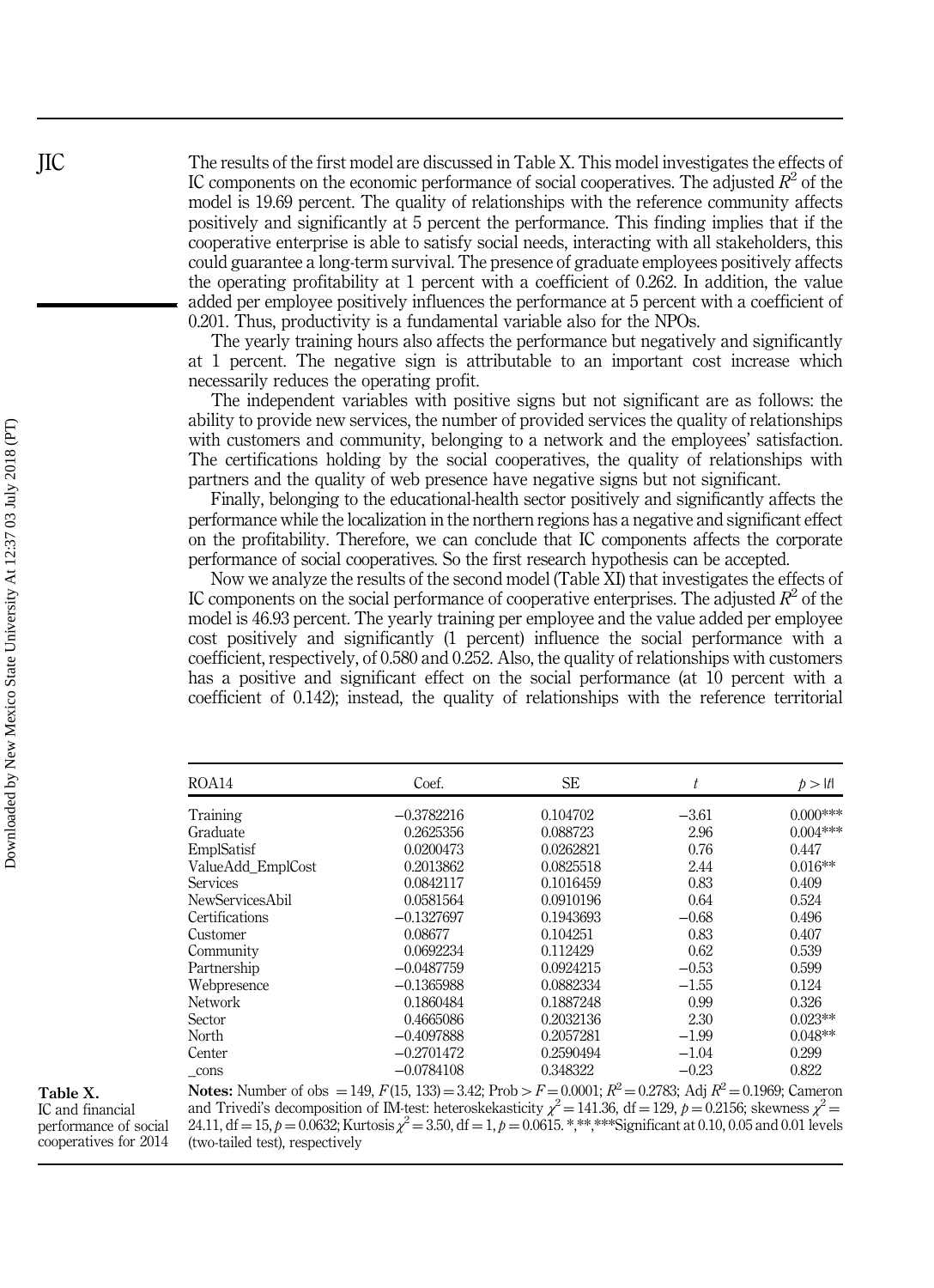| USERS14                                                                                                                                                                                                                                                                                                                                                                                                                                  | Coef.        | <b>SE</b> | t       | p > t       | IC and<br>financial                                                          |
|------------------------------------------------------------------------------------------------------------------------------------------------------------------------------------------------------------------------------------------------------------------------------------------------------------------------------------------------------------------------------------------------------------------------------------------|--------------|-----------|---------|-------------|------------------------------------------------------------------------------|
| Training                                                                                                                                                                                                                                                                                                                                                                                                                                 | 0.5801097    | 0.0848637 | 6.84    | $0.000$ *** | performance                                                                  |
| Graduate                                                                                                                                                                                                                                                                                                                                                                                                                                 | $-0.1186319$ | 0.0719122 | $-1.65$ | 0.101       |                                                                              |
| EmplSatisf                                                                                                                                                                                                                                                                                                                                                                                                                               | $-0.0083963$ | 0.0213023 | $-0.39$ | 0.694       |                                                                              |
| ValueAdd EmplCost                                                                                                                                                                                                                                                                                                                                                                                                                        | 0.252143     | 0.0669103 | 3.77    | $0.000$ *** |                                                                              |
| <b>Services</b>                                                                                                                                                                                                                                                                                                                                                                                                                          | 0.0707742    | 0.0823866 | 0.86    | 0.392       |                                                                              |
| NewServicesAbil                                                                                                                                                                                                                                                                                                                                                                                                                          | $-0.0609908$ | 0.0737737 | $-0.83$ | 0.410       |                                                                              |
| Certifications                                                                                                                                                                                                                                                                                                                                                                                                                           | 0.0824832    | 0.1575413 | 0.52    | 0.601       |                                                                              |
| Customer                                                                                                                                                                                                                                                                                                                                                                                                                                 | 0.1421005    | 0.0844981 | 1.68    | $0.095*$    |                                                                              |
| Community                                                                                                                                                                                                                                                                                                                                                                                                                                | $-0.2461014$ | 0.0911266 | $-2.70$ | $0.008***$  |                                                                              |
| Partnership                                                                                                                                                                                                                                                                                                                                                                                                                              | 0.1206211    | 0.07491   | 1.61    | 0.110       |                                                                              |
| Webpresence                                                                                                                                                                                                                                                                                                                                                                                                                              | $-0.0832551$ | 0.0715155 | $-1.16$ | 0.246       |                                                                              |
| <b>Network</b>                                                                                                                                                                                                                                                                                                                                                                                                                           | 0.0680823    | 0.1529663 | 0.45    | 0.657       |                                                                              |
| Sector                                                                                                                                                                                                                                                                                                                                                                                                                                   | $-0.270629$  | 0.1647098 | $-1.64$ | 0.103       |                                                                              |
| North                                                                                                                                                                                                                                                                                                                                                                                                                                    | 0.2328493    | 0.1667479 | 1.40    | 0.165       |                                                                              |
| Center                                                                                                                                                                                                                                                                                                                                                                                                                                   | 0.1415751    | 0.2099662 | 0.67    | 0.501       |                                                                              |
| $_{\rm cons}$                                                                                                                                                                                                                                                                                                                                                                                                                            | $-0.0736461$ | 0.2823239 | $-0.26$ | 0.795       |                                                                              |
| <b>Notes:</b> Number of obs = 149, $F(15, 133) = 9.72$ ; prob > $F = 0.0000$ ; $R^2 = 0.5231$ ; Adj. $R^2 = 0.4693$ . Cameron<br>and Trivedi's decomposition of IM-test: heteroskekasticity $\chi^2 = 147.31$ , df = 129, $p = 0.1290$ ; skewness<br>$\gamma^2 = 22.38$ , df = 15, $p = 0.0983$ ; kurtosis $\gamma^2 = 2.24$ , df = 1, $p = 0.1342$ . ******Significant at 0.10, 0.05 and 0.01<br>levels (two-tailed test), respectively |              |           |         |             | Table XI.<br>IC and social<br>performance of social<br>cooperatives for 2014 |

community has a negative effect, significant at 1 percent. The second research hypothesis can be partially accepted.

The presence of graduate employees and the employees' satisfaction have negative signs but they are not significant, as well as the ability to provide new services and the web presence. The number of provided services, the certifications, the quality of partnership and the belonging to a network have positive signs but not significant. Thus, structural capital as well as the employees' satisfaction and the collaborative and communicative capacity are not relevant, they would seem to not directly affect social performance. Also in this case, the choice of indicators may not be suitable to catch the intangible elements or the effect could be mediated or moderated by other variables.

#### 6. Discussion

The aim of this paper is to investigate the effect of IC on SCEs' performance, identifying which IC components are more valuable for corporate performance and more effective for the implementation of business strategies. IC is a fundamental resource that NPOs need to develop, in order to successfully implement corporate strategy, acquire and maintain a long-lasting competitive advantage and to improve corporate performance for a long-term sustainability (Bontis *et al.*, 2000; Chen *et al.*, 2005; Kong, 2010; Youndt and Snell, 2004).

The findings show that single sub-components of IC are interrelated and are also correlated with economic and social performance. This result extends similar notions espoused by earlier research in the private domain (Skandia, 1994; Knight, 1999; Benevene and Cortini, 2010; Kong, 2010). Structural capital is positively correlated with human capital, while the correlation between relational capital and human capital is mainly positive, even if the quality of relationships with the reference territorial community is negatively correlated with yearly training, and also with two variables of structural capital, such as the number of served users and provided services. The variables of relational capital are positively correlated with each other. Therefore, the single elements of IC sub-dimensions interact with each other activating a virtuous circle which develops the IC, consequently the knowledge, contributing to the value creation for both enterprise and stakeholders.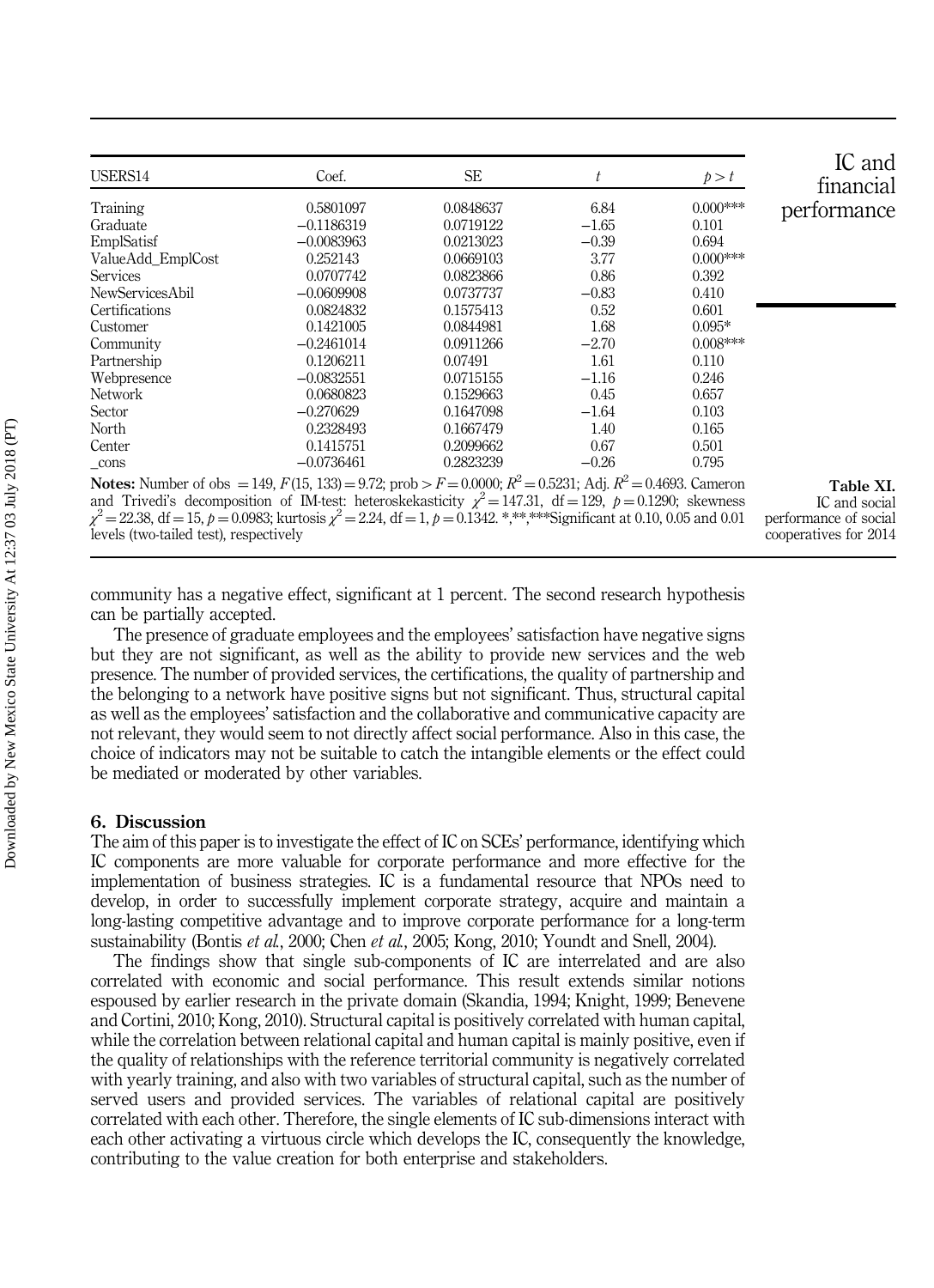The factor analysis allows to identify six principal components of IC in NPOs: education, employees' productivity and satisfaction, relationships' quality, collaborative and communicative capacity, social needs' satisfaction and services' innovation. These factors represent effective levers used to foster IC that contributes to guarantee the long-term corporate survival.

Human capital contributes to explain economic performance which is positively affected by the presence of graduate employees and the value added per employee (Benevene and Cortini, 2010; Cesaroni *et al.*, 2014). However, it is negatively affected by yearly training because of the significant cost increase. It implies that social cooperatives should pay more attention to the yearly training trying to exclusively select the training activities that are able to improve the productivity per employee and the quality of service provided to users. Human capital plays a key role for economic performance of SCEs.

Human capital is also fundamental for social performance together with relational capital. In fact, the social output measured by the number of served users is positively affected by yearly training and value added per employee. In this case, the sign of training is positive while it is negative for financial performance. It implies that training is important to guarantee a specific quality standard of provided services to users, but the cost decreases operating profitability. The presence of graduate employees is not significant for social performance but the sign is negative; in fact, sampled social enterprises operate in the sectors of healthcare, social or educational services and other services, such as agricultural and commerce services as well as general services, for which degree is not requested except for the educational and healthcare services.

Moreover, the quality of relationships influences social performance; particularly, the quality of relationships with customers has a positive sign while the quality of relationships with the reference territorial community has a negative sign. Probably, this discordance is attributable to a different level of perceived quality of relationships, lower for community than customers. It suggests that SCEs should try to improve the relationships with stakeholders of reference territory, investing in transparency and communication, through which obtain social legitimacy. Thus, the good relationships with stakeholders promote the sharing of knowledge, competencies, loyalty and reciprocal trust (Alexander, 1999; Anheier, 2000; Kong, 2010).

#### 7. Conclusion

The empirical analysis shows the key role of human capital for social and financial performance of SCE; also relational capital affects social performance, highlighting the importance of relationships' quality with the reference stakeholders. The single elements of IC sub-dimensions interact with each other, activating a virtuous circle that promotes the IC development.

The main limitation of this work is represented by the restricted sample size, thus generalization must be curtailed. Moreover, the sample includes social cooperatives belonging exclusively to five specific sectors. Furthermore, there are no shared models to evaluate and estimate the effects of IC on the financial and social performance of NPOs.

These findings imply that the capability to effectively deploy corporate resources in order to produce an operating profit pursuing the corporate mission is further increased by human capital through the productivity per employee and by good relationships with stakeholders which promote the sharing of knowledge, competencies, loyalty and reciprocal trust (Alexander, 1999; Anheier, 2000; Kong, 2010).

This study tries to identify significant indicators, useful to explain the impact of IC components on economic and mission-based performance of SCEs. This identification could increase the awareness of managers about the significance of human, relational and structural capital for the non-profit sector, in order to pursue social outcomes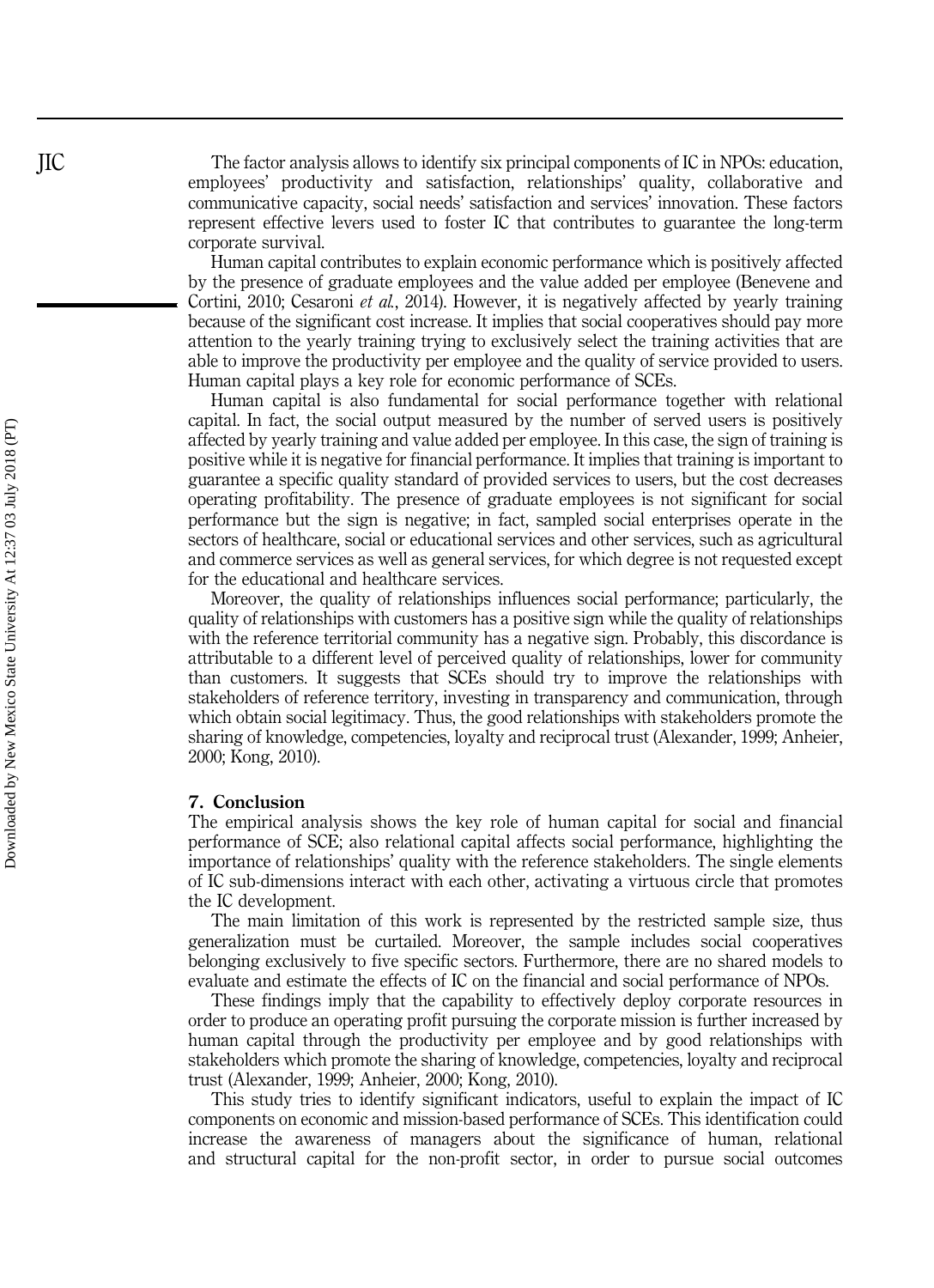(Benevene and Cortini, 2010; Rija and Bronzetti, 2012). This is important because the predominant extant literature focuses on empirical studies based in primarily Anglophonic settings (i.e. USA, Canada and UK) in private enterprise. Our research attempts to fill the void in studying IC within social enterprises in Italy.

The main limitation of this work is represented by the restricted sample size so generalizability must be curtailed. However, the sample does include a wide variety of both typologies of social cooperatives belonging exclusively to five specific sectors. Furthermore, there are no shared models to evaluate and estimate the effects of IC on the economic and mission-based performance of NPOs.

Further research should try to develop shared and effective KPIs, to measure the impact of the IC, in order that decision makers are able to manage the value drivers. It would be interesting to focus the attention on relational and structural capital, trying to identify better KPIs, because these IC sub-dimensions are positively correlated with human capital that is the main IC dimension impacting on corporate performance; to that end it could be useful to assess the effects of structural and relational capital on human capital. Moreover, it could also be interesting to extend the survey to the other European countries in order to compare the findings and understand the weight of the reference context in which NPOs operate.

#### References

- Airoldi, G. (1995), "Le aziende non profit: definizioni e classificazioni", AAVV Le Aziende Non Profit tra Stato e Mercato, Clueb, Bologna.
- Alexander, J. (1999), "The impact of devolution on nonprofits", [Nonprofit Management and Leadership](https://www.emeraldinsight.com/action/showLinks?doi=10.1108%2FJIC-03-2017-0049&crossref=10.1002%2Fnml.10105&citationId=p_2), Vol. 10 No. 1, pp. 57-70.
- Andreaus, M. and Costa, E. (2014), "Toward an integrated accountability model for nonprofit organizations", [Accountability and Social Accounting for Social and Non-Profit Organizations](https://www.emeraldinsight.com/action/showLinks?doi=10.1108%2FJIC-03-2017-0049&system=10.1108%2FS1041-706020140000017006&citationId=p_3), Emerald Group Publishing, Bradford, pp. 153-176.
- Anheier, H.K. (2000), "Managing non-profit organizations: towards a new approach", Civil Society Working Paper No. 1, London.
- Bagnoli, L. and Megali, C. (2011), "Measuring performance in social enterprises", [Nonprofit and](https://www.emeraldinsight.com/action/showLinks?doi=10.1108%2FJIC-03-2017-0049&crossref=10.1177%2F0899764009351111&isi=000285869100007&citationId=p_5) [Voluntary Sector Quarterly](https://www.emeraldinsight.com/action/showLinks?doi=10.1108%2FJIC-03-2017-0049&crossref=10.1177%2F0899764009351111&isi=000285869100007&citationId=p_5), Vol. 40 No. 1, pp. 149-165.
- Barney, J. (1991), "Firm resources and sustained competitive advantage", *[Journal of Management](https://www.emeraldinsight.com/action/showLinks?doi=10.1108%2FJIC-03-2017-0049&crossref=10.1177%2F014920639101700108&isi=A1991FE14500007&citationId=p_6)*, Vol. 17 No. 1, pp. 99-120.
- Benevene, P. and Cortini, M. (2010), "Interaction between structural capital and human capital in Italian NPOs: leadership, organizational culture and human resource management", *[Journal of](https://www.emeraldinsight.com/action/showLinks?doi=10.1108%2FJIC-03-2017-0049&system=10.1108%2F14691931011039642&citationId=p_7) [Intellectual Capital](https://www.emeraldinsight.com/action/showLinks?doi=10.1108%2FJIC-03-2017-0049&system=10.1108%2F14691931011039642&citationId=p_7)*, Vol. 11 No. 2, pp. 123-139.
- Benevene, P., Kong, E., Barbieri, B., Lucchesi, M. and Cortini, M. (2017), "Representation of intellectual capital's components amongst Italian social enterprises", *[Journal of Intellectual Capital](https://www.emeraldinsight.com/action/showLinks?doi=10.1108%2FJIC-03-2017-0049&system=10.1108%2FJIC-12-2016-0127&isi=000404820000006&citationId=p_8)*, Vol. 18 No. 3, pp. 564-587.
- Bhagat, S. and Bolton, B. (2008), "Corporate governance and firm performance", *[Journal of Corporate](https://www.emeraldinsight.com/action/showLinks?doi=10.1108%2FJIC-03-2017-0049&crossref=10.1016%2Fj.jcorpfin.2008.03.006&isi=000257460300007&citationId=p_9) [Finance](https://www.emeraldinsight.com/action/showLinks?doi=10.1108%2FJIC-03-2017-0049&crossref=10.1016%2Fj.jcorpfin.2008.03.006&isi=000257460300007&citationId=p_9)*, Vol. 14 No. 3, pp. 257-273.
- Bismuth, A. and Tojo, Y. (2008), "Creating value from intellectual assets", *[Journal of Intellectual Capital](https://www.emeraldinsight.com/action/showLinks?doi=10.1108%2FJIC-03-2017-0049&system=10.1108%2F14691930810870319&citationId=p_10)*, Vol. 9 No. 2, pp. 228-245.
- Boedker, C., Mouritsen, J. and Guthrie, J. (2008), "Enhanced business reporting: international trends and possible policy directions", *[Journal of Human Resource Costing & Accounting](https://www.emeraldinsight.com/action/showLinks?doi=10.1108%2FJIC-03-2017-0049&system=10.1108%2F14013380810872734&citationId=p_11)*, Vol. 12 No. 1, pp. 14-25.
- Bolino, M.C., Turnley, W.H. and Bloodgood, J.M. (2002), "Citizenship behavior and the creation of social capital in organizations", *[Academy of Management Review](https://www.emeraldinsight.com/action/showLinks?doi=10.1108%2FJIC-03-2017-0049&crossref=10.5465%2Famr.2002.7566023&isi=000178546600004&citationId=p_12)*, Vol. 27 No. 4, pp. 505-522.
- Bontis, N. (1996), "There's a price on your head: managing intellectual capital strategically", *Business* Quarterly, Vol. 60, Summer, pp. 40-78.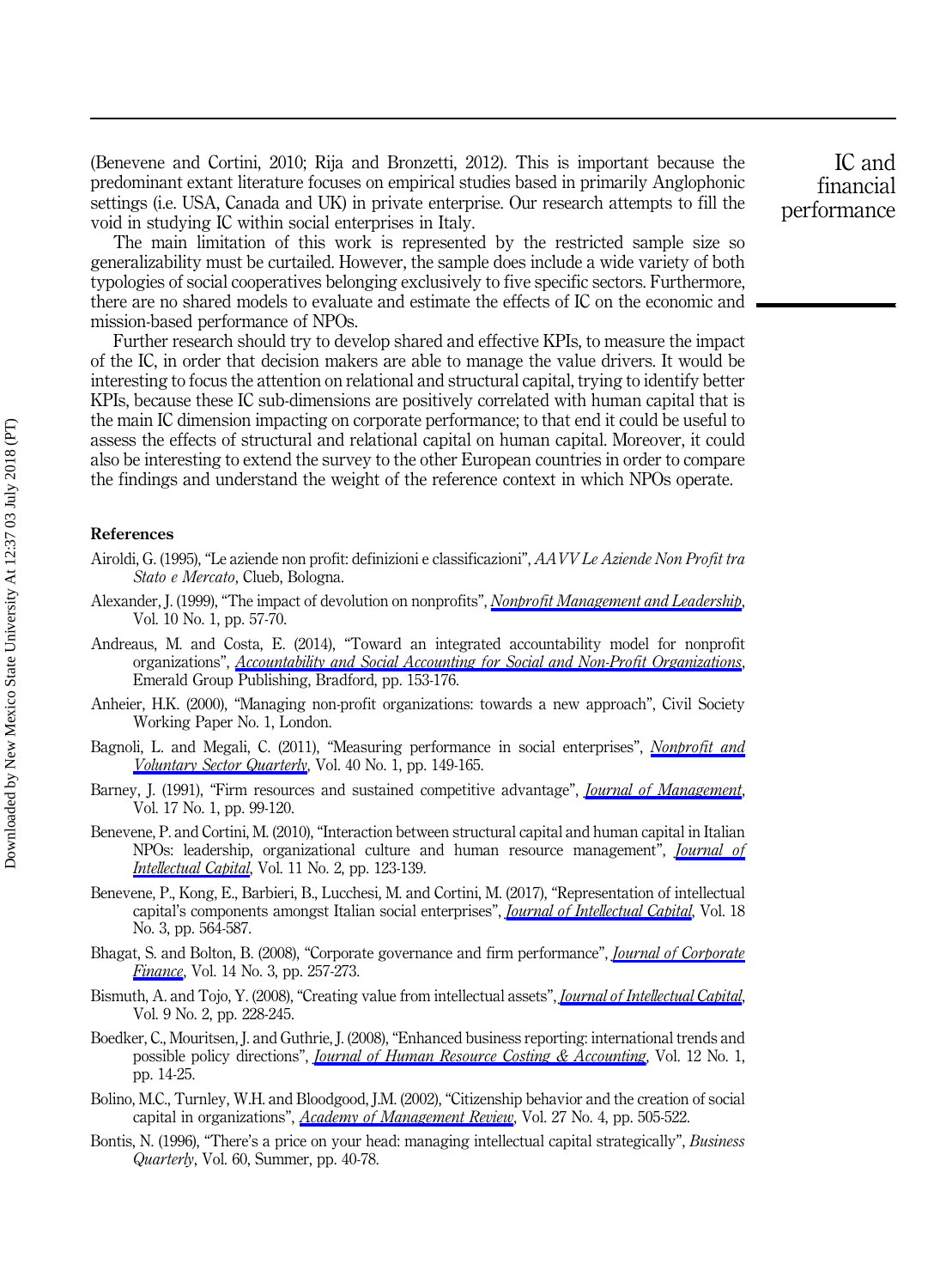- Bontis, N. (1998), "Intellectual capital: an exploratory study that develops measures and models", Management Decision, Vol. 36 No. 2, pp. 63-76.
- Bontis, N. (1999), "Managing organisational knowledge by diagnosing intellectual capital: framing and advancing the state of the field", International Journal of Technology Management, Vol. 18 No. 5, pp. 433-462.
- Bontis, N., Crossan, M.M. and Hulland, J. (2002), "Managing an organisational learning system by aligning stocks and flows", Journal of Management Studies, Vol. 39 No. 4, pp. 437-469.
- Bontis, N., Chua Chong Keow, W. and Richardson, S. (2000), "Intellectual capital and business performance in Malaysian industries", Journal of Intellectual Capital, Vol. 1 No. 1, pp. 85-100.
- Borzaga, C. and Defourny, J. (2004), *The Emergence of Social Enterprise*, Vol. 10, BusinessStrategy Series, Psychology Press, New York, NY.
- Borzaga, C. and Galera, G. (2012), "The concept and practice of social enterprise: lessons from the Italian experience", International Review of Social Research, Vol. 2 No. 2, pp. 85-102.
- Boyle, F.M., Donald, M., Dean, J.H., Conrad, S. and Mutch, A.J. (2007), "Mental health promotion and non-profit health organisations", *Health and Social Care in the Community*, Vol. 15 No. 6, pp. 553-560.
- Brown, H.S. III (2005), "Non-profit and for-profit competition with public alternatives in an urban setting with congestion", International Regional Science Review, Vol. 28 No. 3, pp. 347-372.
- Capaldo, P. (1995), Le aziende non profit tra Stato e mercato, Collana Atti del Acc. ital di economia aziend, Clueb, Bologna.
- Cesaroni, M.F., Ciambotti, M. and Del Baldo, M. (2014), "The role of business associations in promoting networking: the Italian case of the network contracts", in Todorov, K. and Kholert, H. (Eds), The EUROPEAN Entrepreneurship: How Entrepreneurs (should) Act in Global Business Environment. Proceedings of the Fifth International Conference, Albena (Bulgaria), September 9-11, 2013, BAMDE, Sofia, pp. 215-243.
- Chareonsuk, C. and Chansa-ngavej, C. (2010), "Intangible asset management framework: an empirical evidence", Industrial Management & Data Systems, Vol. 110 No. 7, pp. 1094-1112.
- Chen, M.C., Cheng, S.J. and Hwang, Y. (2005), "An empirical investigation of the relationship between intellectual capital and firms' market value and financial performance", Journal of Intellectual Capital, Vol. 6 No. 2, pp. 159-176.
- Choo, C.W. and Bontis, N. (Eds) (2002), The Strategic Management of Intellectual Capital and Organizational Knowledge, Oxford University Press, Oxford.
- Clary, E.G. and Snyder, M. (1991), "A functional analysis of altruism and pro-social behaviour: the case of volunteerism", Pro Social Behaviour, Sage, Thousand Oaks, CA, pp. 119-148.
- Core, J.E., Guay, W.R. and Rusticus, T.O. (2006), "Does weak governance cause weak stock returns? An examination of firm operating performance and investors' expectations", *Journal of Finance*, Vol. 61 No. 2, pp. 655-687.
- Core, J.E., Holthausen, R.W. and Larcker, D.F. (1999), "Corporate governance, chief executive officer compensation, and firm performance", Journal of Financial Economics, Vol. 51 No. 3, pp. 371-406.
- Costa, E. and Carini, C. (2016), "Northern and southern Italian social cooperatives during the economic crisis: a multiple factor analysis", Service Business, Vol. 10 No. 2, pp. 369-392.
- Costa, E., Hoque, Z. and Parker, L. (2014), Social Reporting for Italian social enterprises. Did the Italian legislator Miss an Opportunity? Performance Management in Nonprofit Organizations: Global Perspectives, Routledge, New York, NY, pp. 59-84.
- Costa, E., Ramus, T. and Andreaus, M. (2011), "Accountability as a managerial tool in non-profit organizations: evidence from Italian CSVs", Voluntas: International Journal of Voluntary and Nonprofit Organizations, Vol. 22 No. 3, pp. 470-493.
- Craig, G., Taylor, M. and Parkes, T. (2004), "Protest or partnership? The voluntary and community sectors in the policy process", Social Policy and Administration, Vol. 38, pp. 221-239.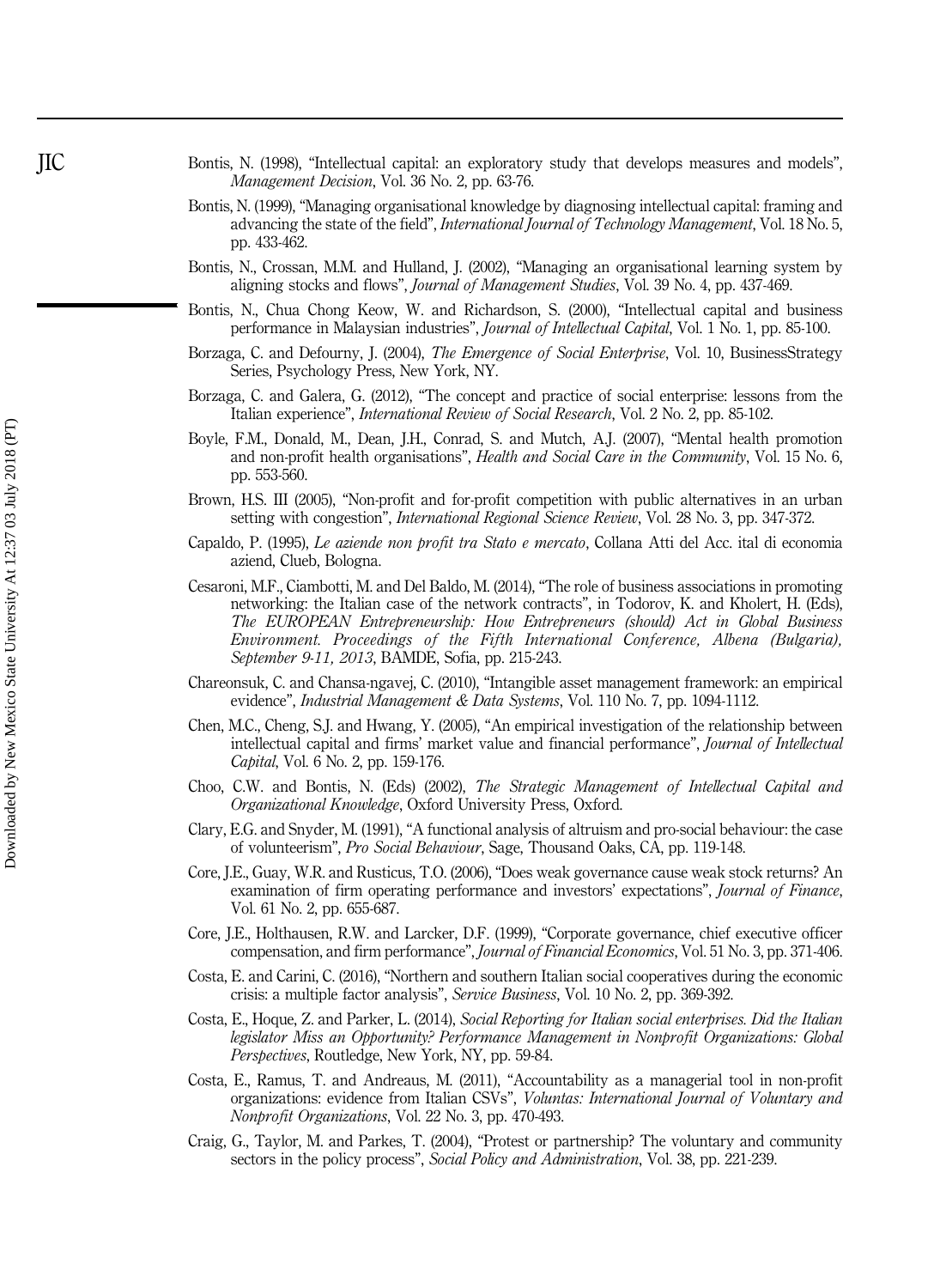- Defourny, J. and Nyssens, M. (2010), "Conceptions of social enterprise and social entrepreneurship in Europe and the United States: convergences and divergences", Journal of Social Entrepreneurship, Vol. 1 No. 1, pp. 32-53.
- Defourny, J. and Nyssens, M. (2012), "The EMES approach of social enterprises in a comparative perspective", working paper, UCL-Université Catholique de Louvain, Louvain-la-Neuve.
- Drucker, P.F. (2006), Managing the Non-Profit Organization: Practices and Principles, Taylor & Francis, London.
- Dumay, J. and Garanina, T. (2013), "Intellectual capital research: a critical examination of the third stage", Journal of Intellectual Capital, Vol. 14 No. 1, pp. 10-25.
- Ebrahim, A. and Rangan, V.K. (2014), "What impact?", California Management Review, Vol. 56 No. 3, pp. 118-141.
- Ebrahim, A., Battilana, J. and Mair, J. (2014), "The governance of social enterprises: mission drift and accountability challenges in hybrid organizations", Research in Organizational Behavior, Vol. 34 No. 1, pp. 81-100.
- Ebrahim, A.S. and Rangan, V.K. (2010), "The limits of nonprofit impact: a contingency framework for measuring social performance", Social Enterprise Initiative, Harvard Business School.
- Edvinsson, L. and Sullivan, P. (1996), "Developing a model for managing intellectual capital", European Management Journal, Vol. 14 No. 4, pp. 356-364.
- Eisenberg, P. (1997), "A crisis in the non-profit sector", *National Civic Review*, Vol. 86 No. 4, pp. 331-341.
- Eisenberg, P. (2000), "The non-profit sector in a changing world", Non-Profit and Voluntary Sector Quarterly, Vol. 29 No. 2, pp. 325-330.
- Epstein, M.J. and McFarlan, F.W. (2011), "Measuring the efficiency and effectiveness of a nonprofit's performance", Strategic Finance, Vol. 93 No. 4, pp. 27-35.
- Flack, T. and Ryan, C. (2005), "Financial reporting by Australian non-profit organizations: dilemmas posed by government funders", Australian Journal of Public Administration, Vol. 64 No. 3, pp. 69-77.
- Greenberg, J. and MacAulay, M. (2009), "NPO 2.0? Exploring the web presence of environmental nonprofit organizations in Canada", Global Media Journal, Vol. 2 No. 1, pp. 63-88.
- Guthrie, J. and Petty, R. (2000), "Intellectual capital: Australian annual reporting practices", *Journal of* Intellectual Capital, Vol. 1 No. 3, pp. 241-251.
- Hudson, W.J. (1993), Intellectual Capital: How to Build It, Enhance It, Use It, Wiley.
- Hume, C. and Hume, M. (2008), "The strategic role of knowledge management in non-profit organisations", International Journal of Nonprofit and Voluntary Sector Marketing, Vol. 13 No. 2, pp. 129-140.
- International Co-operative Alliance (2016), "International Summit of Cooperatives", report to the ICA Congress, Québec, October.
- Kalisch, D.W. (2000), "Social policy directions across the OECD region: reflections on a decade of change", Department of Family and Community Services, Policy Research Paper No. 4, Canberra, pp. 1-32.
- Kaplan, R.S. and Norton, D.P. (2001), The Strategy-Focused Organisation: How Balanced Scorecard Companies Thrive in the Business Environment, Harvard Business School Press, Boston, MA.
- Keating, E.K. and Frumkin, P. (2003), "Re-engineering non-profit financial accountability: toward a more reliable foundation for regulation", *Public Administration Review*, Vol. 63 No. 1, pp. 3-15.
- Kirk, G. and Nolan, B.S. (2010), "Nonprofit mission statement focus and financial performance", Nonprofit Management and Leadership, Vol. 20 No. 4, pp. 473-490.
- Knight, D.J. (1999), "Performance measures for increasing intellectual capital", Strategy & Leadership, Vol. 27 No. 2, pp. 22-27.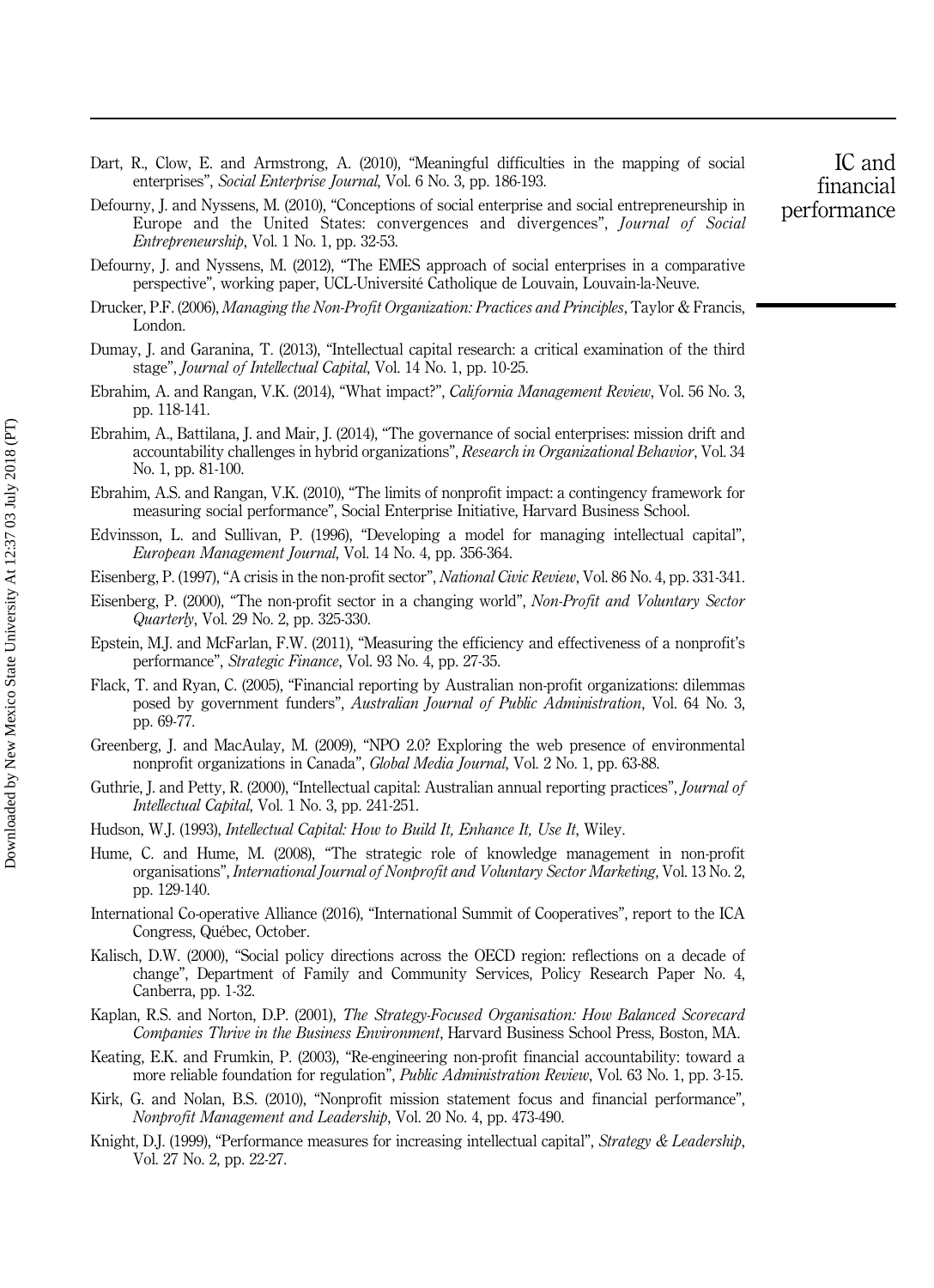- Kong, E. (2010), "Innovation processes in social enterprises: an IC perspective", Journal of Intellectual Capital, Vol. 11 No. 2, pp. 158-178.
- Kong, E. and Prior, D. (2008), "An intellectual capital perspective of competitive advantage in non-profit organisations", International Journalof Non-Profit and Voluntary Sector Marketing, Vol. 13 No. 2, pp. 119-128.
- Kong, E. and Ramia, G. (2010), "A qualitative analysis of intellectual capital in social service non-profit organisations: a theory–practice divide", Journal of Management & Organization, Vol. 16 No. 5, pp. 656-676.
- Kong, E. and Thomson, S.B. (2009), "An intellectual capital perspective of human resource strategies and practices", Knowledge Management Research & Practice, Vol. 7 No. 4, pp. 356-364.
- Kujansivu, P. and Lonnqvist, A. (2009), "Measuring the effects of an IC development service: case Pietari business campus", Electronic Journal of Knowledge Management, Vol. 7 No. 4, pp. 469-480.
- Lettieri, E., Borga, F. and Savoldelli, A. (2004), "Knowledge management in non-profit organizations", Journal of Knowledge Management, Vol. 8 No. 6, p. 16.
- Lyons, M. (2001), Third Sector: The Contribution of Non-Profit and Co-Operative Enterprises in Australia, Allen &Unwin, St Leonards.
- Lyons, M. and Fabiansson, C. (1998), "Is volunteering declining in Australia?", Australian Journal on Volunteering, Vol. 3 No. 2, pp. 15-21.
- Madill, J., Brouard, F. and Hebb, T. (2010), "Canadian social enterprises: an empirical exploration of social transformation, financial self-sufficiency, and innovation", Journal of Nonprofit & Public Sector Marketing, Vol. 22 No. 2, pp. 135-151.
- Magnanelli, B.S., Raoli, E. and Sacchi, A. (2016), "Key factors for success of social enterprises in Italy: analysis of financial and operating performance", Review of Economics & Finance, Vol. 6 No. 1, pp. 43-60.
- Marr, B. and Roos, G. (2005), "A strategy perspective on intellectual capital", in Marr, B. (Ed.), Perspectives on Intellectual Capital-Multidisciplinary Insights into Management: Measurement and Reporting, Butterworth-Heinemann, Oxford, pp. 28-52.
- Martinsons, M.G. and Hosley, S. (1993), "Planning a strategic information system for a marketoriented non-profit organization", Journal of Systems Management, Vol. 44 No. 2, pp. 14-41.
- Meadows, M. and Pike, M. (2010), "Performance management for social enterprises", Systemic Practice and Action Research, Vol. 23 No. 2, pp. 127-141.
- Mook, L. (2014), "An integrated social accounting model for nonprofit organizations", Accountability and Social Accounting for Social and Non-Profit Organizations, Emerald Group Publishing, Bradford, pp. 197-221.
- Murray, P. and Carter, L. (2005), "Improving marketing intelligence through learning systems and knowledge communities in not-for-profit workplaces", Journal of Workplace Learning, Vol. 17 No. 7, pp. 421-435.
- Nelson, R.R. and Winter, S.G. (1982), An Evolutionary Theory of Economic Change, Harward University Press, Cambridge, MA.
- Onyeiwu, S. (2003), "Some determinants of core competencies: evidence from a binary-logit analysis", Technology Analysis & Strategic Management, Vol. 15 No. 1, pp. 43-63.
- Ordóñez de Pablos, P. (2003), "Intellectual capital reporting in Spain: a comparative view", Journal of Intellectual Capital, Vol. 4 No. 1, pp. 61-81.
- Pierson, C. (1998), "Beyond the welfare State?", The New Political Economy of Welfare, 2nd ed., Polity Press, Cambridge.
- Ramia, G. and Carney, T. (2003), "New public management, the job network and non-profit strategy", Australian Journal of Labour Economics, Vol. 6 No. 2, pp. 249-271.
- Riahi-Belkaoui, A. (2003), "Intellectual capital and firm performance of US multinational firms: a study of the resource-based and stakeholder views", Journal of Intellectual Capital, Vol. 4 No. 2, pp. 215-226.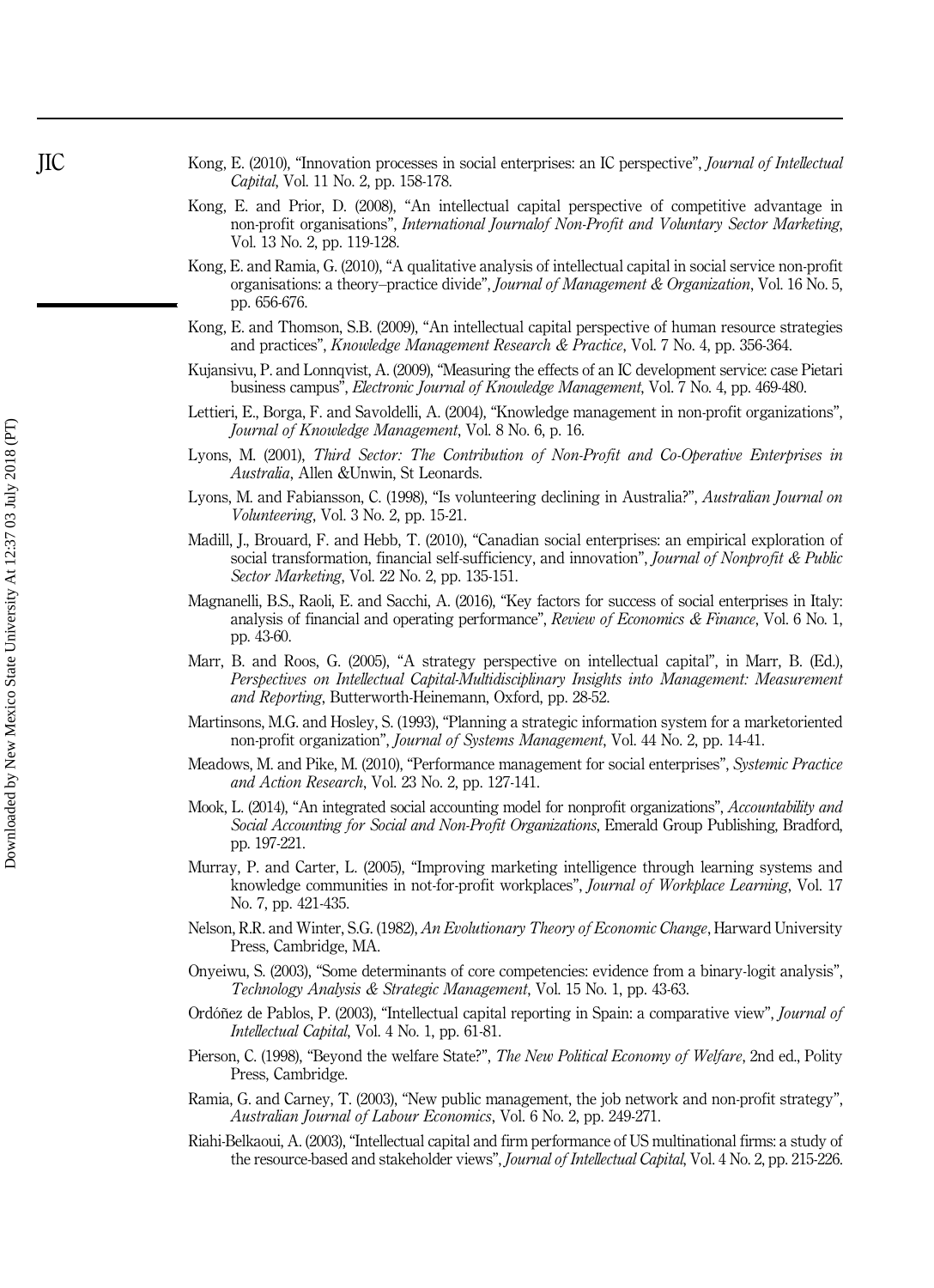- Ricceri, F. (2008), Intellectual Capital and Knowledge Management: Strategic Management of Knowledge Resources, Routledge, New York, NY.
- Rija, M. and Bronzetti, G. (2012), "Innovative IC framework in the non-profit sector", International Journal of Information Systems in the Service Sector, Vol. 4 No. 4, pp. 62-73.
- Roos, G., Pike, S. and Femstrom, L. (2005), Managing Intellectual Capital in Practice, Butterworth-Heineimann, New York, NY.
- Ross, G. and Ross, J. (1997), "Measuring your company's intellectual performance", Long Range Planning, Vol. 30 No. 3, pp. 413-426.
- Sanchis-Palacio, J.R., Campos-Climent, V. and Mohedano-Suanes, A. (2013), "Management in social enterprises: the influence of the use of strategic tools in business performance", *International* Entrepreneurship and Management Journal, Vol. 9 No. 4, pp. 541-555.
- Schein, E.H. (2010), *Organizational Culture And Leadership*, Vol. 2, John Wiley & Sons, San Francisco, CA.
- Serenko, A. and Bontis, N. (2013), "Investigating the current state and impact of the intellectual capital academic discipline", Journal of Intellectual Capital, Vol. 14 No. 4, pp. 476-500.
- Skandia (1994), "Visualizing intellectual capital at Skandia", Supplement to Skandia's 1994 annual report, Skandia, Stockholm.
- Stewart, T.A. (1997), Intellectual Capital: The New Wealth of Organisations, Currency Doubleday, New York, NY.
- Subramaniam, M. and Youndt, M.A. (2005), "The influence of intellectual capital on the types of innovative capabilities", Academy of Management Journal, Vol. 48 No. 3, pp. 450-463.
- Teece, D.J. (2002), Managing Intellectual Capital: Organisational, Strategic, and Policy Dimensions, Oxford University Press, Oxford.
- Teece, D.J. (2006), "Reflections on 'profiting from innovation'", Research Policy, Vol. 35 No. 8, pp. 1131-1146.
- Teece, D.J., Pisano, G. and Shuen, A. (1997), "Dynamic capabilities and strategic management", Strategic Management Journal, Vol. 18 No. 7, pp. 509-533.
- Tuckman, H.P. (1998), "Competition, commercialization and the evolution of non-profit organizational structures", Journal of Policy Analysis and Management, Vol. 17 No. 1, pp. 175-194.
- Veltri, S. and Bronzetti, G. (2015), "A critical analysis of the intellectual capital measuring, managing, and reporting practices in the non-profit sector: lessons learnt from a case study", *Journal of* Business Ethics, Vol. 131 No. 2, pp. 305-318.
- WICI (2016), "WICI Intangibles Reporting Framework Version1.0", avaialble at: [www.wici-global.com/](www.wici-global.com/wp-content/uploads/2016/09/WICI-Intangibles-Reporting-Framework_ver-1.0.pdf) [wp-content/uploads/2016/09/WICI-Intangibles-Reporting-Framework\\_ver-1.0.pdf](www.wici-global.com/wp-content/uploads/2016/09/WICI-Intangibles-Reporting-Framework_ver-1.0.pdf)
- Youndt, M.A. and Snell, S.A. (2004), "Human resource configurations, intellectual capital, and organizational performance", Journal of Managerial Issues, Vol. 16 No. 3, pp. 337-360.
- Young, D.R., Nyssens, M., Adam, S. and Johnson, T. (2007), "Social enterprise: at the crossroads of market", Public Policies and Civil Society.
- Zamagni, S. (2011), Libro bianco sul Terzo settore, Il Mulino, Bologna.

#### About the authors

Nick Bontis is Chair in Strategic Management at the DeGroote School of Business, McMaster University. He received his PhD from the IveyBusinessSchool at WesternUniversity. He is the first McMaster Professor to win Outstanding Teacher of the Year and Faculty Researcher of the Year simultaneously. He is 3M National Teaching Fellow, an exclusive honor only bestowed upon the top university professors in Canada. He is recognized the world over as a leading professional Speaker and Consultant. Nick Bontis is the corresponding author and can be contacted at: nbontis@mcmaster.ca

Massimo Ciambotti is Full Professor of Planning and Management Control in the Department of Economics, Society and Politics at University of Urbino. He is Vice-Rector in the same University. He is President of Association for the Study of Small Firms (ASPI). His research interests concern the